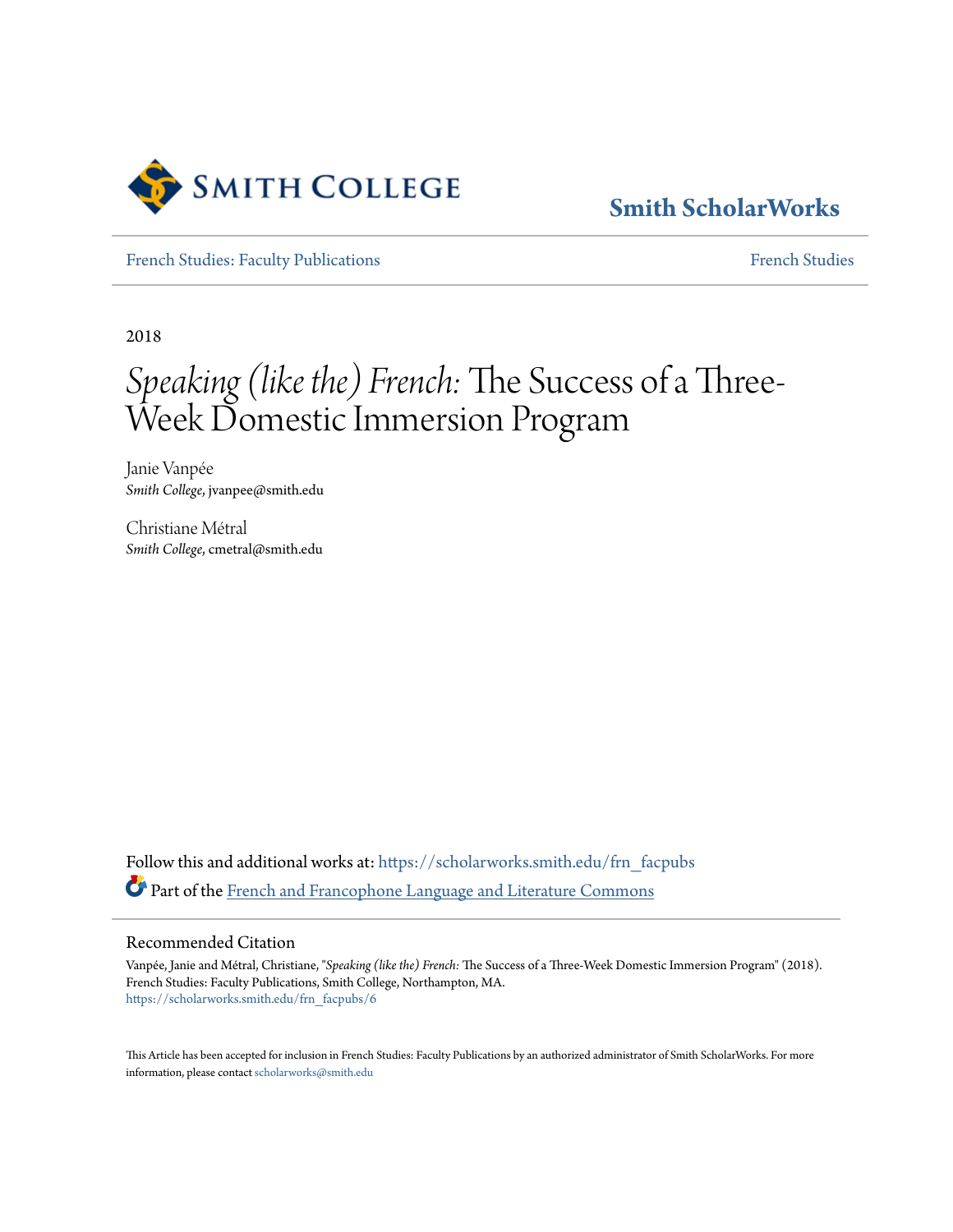## *Speaking (like the) French: the success of a three-week domestic immersion program*

"Speaking (like the) French" was designed in 1993 to address the frustration that strikes too many students who feel that they plateau at an intermediate level of language acquisition. After the traditional sequence of three or four semesters of college language instruction, often following several years of study in high school, students may feel that their learning stagnates; they lose interest in their initial goal of attaining linguistic competence, and many abandon their studies in the language before they reach a higher level of mastery<sup>1</sup>. Yet students who manage to pass or bypass this low moment often go on to spend a year or semester studying abroad and regain their momentum to reach a greater level of fluency. Could a course be designed to counter the plateau effect? What kind of intermediate level course might re-motivate student interest by enabling them to surmount the period of stagnation and to increase their learning measurably and efficiently? The January interterm at XXX College, a period students usually spend unengaged academically, offered an opportunity for an experiment. The three-week academic hiatus provided the ideal time to develop an immersion experience that differed not only in structure but also in intensity from the more regularly paced semester courses. The proven success of the Middlebury summer language school's total immersion program, condensing two semesters of college-level language courses into seven to eight weeks, suggested a model for an interterm course that would likewise condense one semester into three weeks<sup>2</sup>. Such an intense immersion experience, albeit shorter than the Middlebury program, could serve multiple objectives. Not only might it allow students to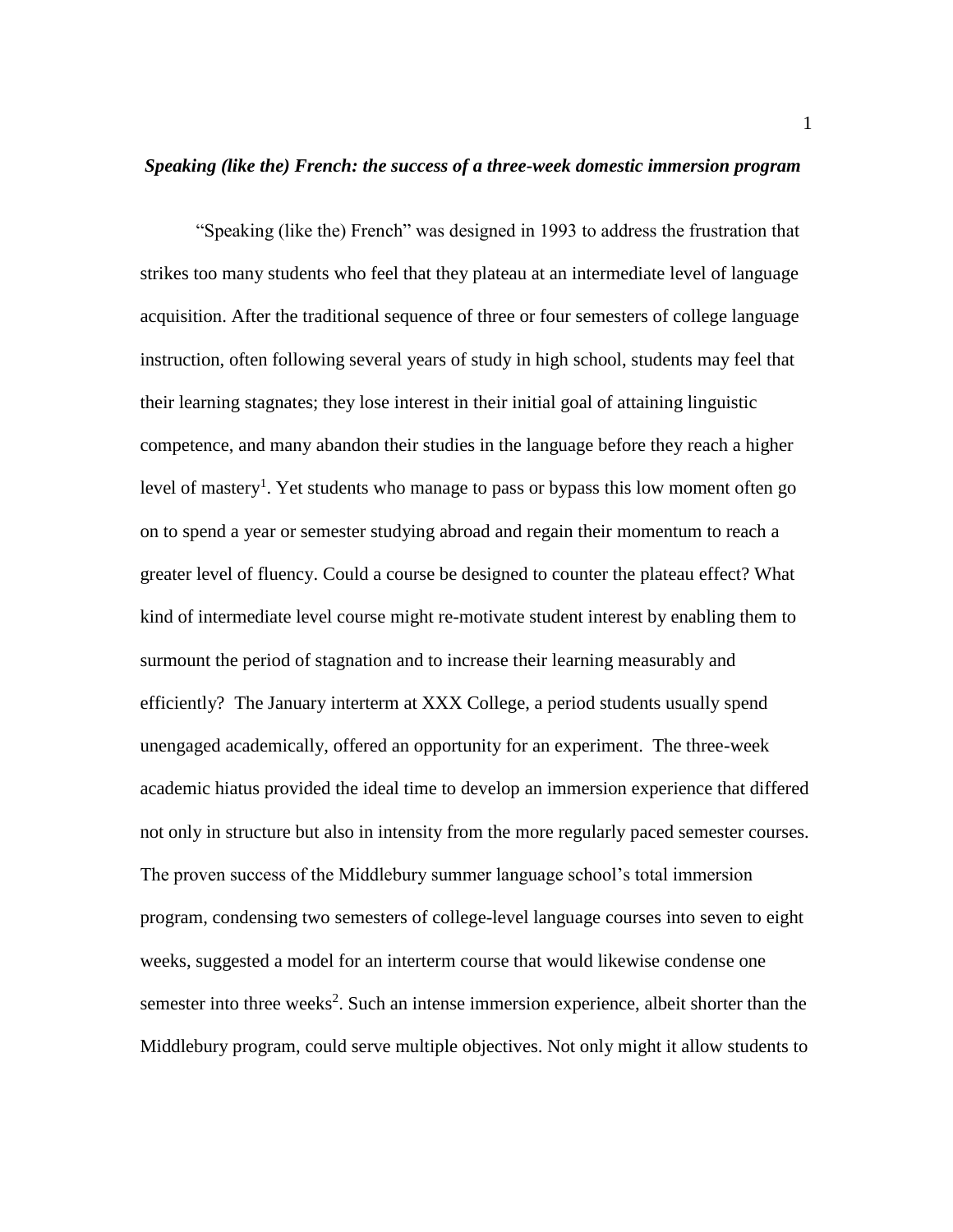progress more rapidly than during the slower paced semester courses, therein addressing the problem of the "plateau effect," but the different structure and methodology that the immersion course would require might also make that progress more visible and attractive to students and thus encourage them to continue their study of the language beyond the intermediate level. Could a three-week intense immersion experience lead students to "dream" in French?

#### **Research on immersion programs**

In the last twenty years a number of researchers in second language acquisition have tried to measure the benefits of study abroad on target language acquisition and, more specifically, to compare linguistic gains between formal classroom instruction on a college campus at home and the more holistic study abroad combination of formal study and language and cultural immersion. Yet, other than the research conducted on early immersion programs in primary schools, mostly in the context of bilingual education in Canada, there are few serious studies that focus on learning a second language/culture in an immersive context at home, and there were none when we first conceived "Speaking (like the) French" in 1993. Of the studies that have since been published, four are of particular relevance. Freed, Segalowitz and Dewey in their 2004 essay, "Context of Learning and Second Language Fluency in French," reveal some pertinent findings. They compared the acquisition of fluency and communicative competence of twenty-eight students in three different learning contexts—a regular semester classroom language instruction, a semester study abroad and a seven-week domestic immersion program<sup>3</sup>.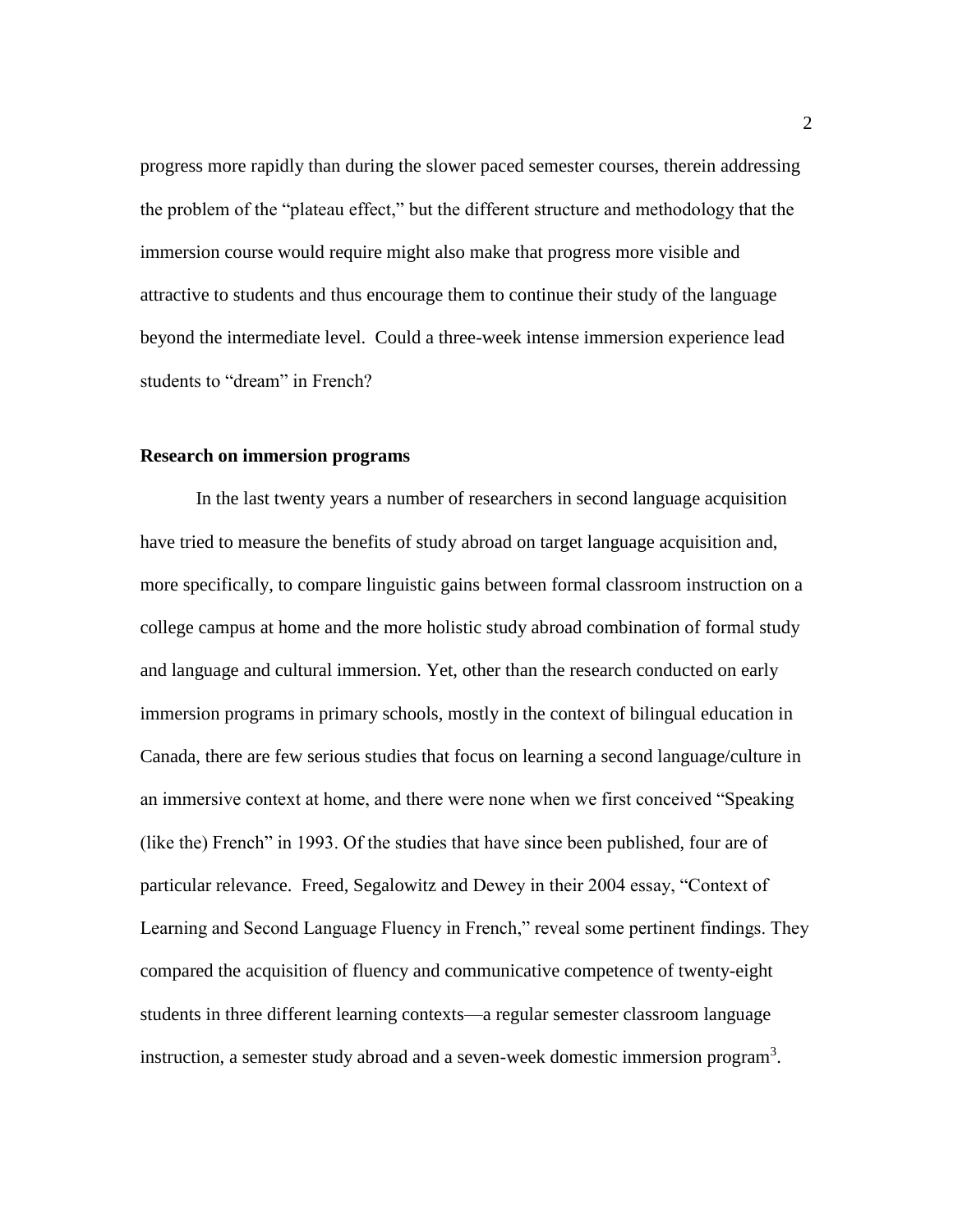Interestingly, the study reveals that students involved in the on-campus immersion program made the "greatest gains in oral fluency, despite the similar number of hours of classroom-based instruction for the two groups"(294). These unanticipated findings show that on several of the nine measured variables they performed better than the study abroad students. Students in the immersion context reported using French more outside of formal classes, in speaking and writing activities. In fact, the students in the study abroad semester program reported speaking more English than French on a weekly basis. In contrast the students in the intensive immersion environment on campus reported using significantly more French than English during the seven-week program.

This compelling study challenges the general belief that learners who spend time abroad in the L2 culture necessarily become more fluent. That said, there are many different study abroad programs, of various level of rigorousness, and it could be that programs that enforce a "target-language only" pledge may have a different measure of success. Nevertheless this study is important because it highlights the benefits, quality, and advantages of domestic immersion programs that extend contact hours with the target language to include co-curricular activities.

In their paper, Malone, Rifkin, Christian and Johnson (2003) also cite the benefits of intensive summer institutes. They discuss, of course, the Middlebury summer language institute, and claim that students show clear gains in their language proficiency with 30% of students who enter at the Intermediate level exiting with an Advanced level of proficiency. Similarly to the Freed, Segalowitz and Dewey study, they attest to the significance and salience of the concentrated nature of instruction: "Many students report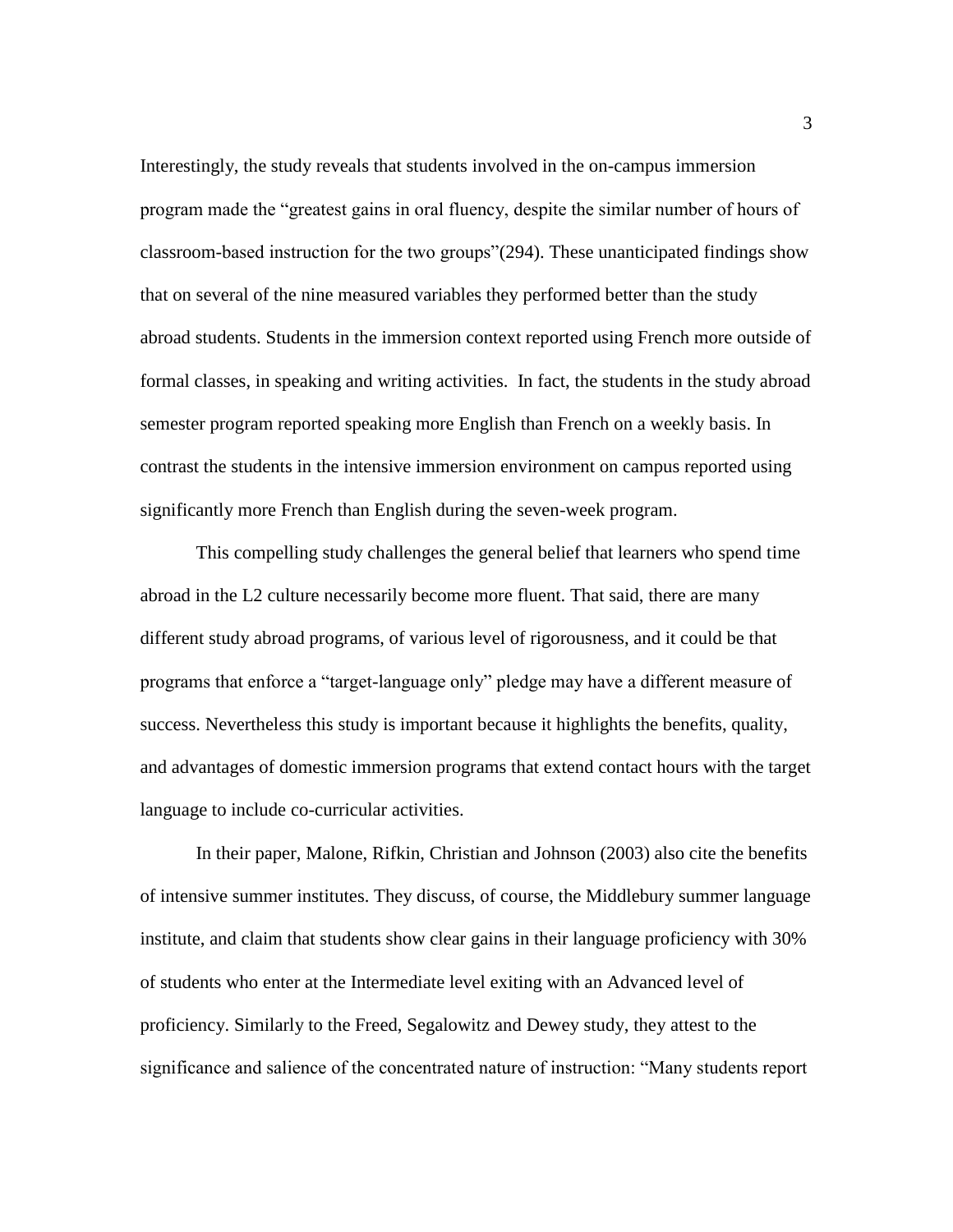that they learn more language at Middlebury in one summer than they do in a semester or even a year on a study abroad program" (12).

 More recently, as student interest in study abroad has shifted from year-long programs to shorter and shorter programs, researchers have begun focusing on the various academic and cultural effects and benefits of the few short-term domestic immersion programs that exist for college-age students. Two publications in particular corroborate and nuance the findings of the pioneering studies mentioned above on the impact of domestic language study immersion. In the most recent study, and the one most pertinent to our own, "Exploring the Effects of Short Term Spanish Immersion Program in a Post-Secondary Setting," Miano, Bernhardt, and Brades (2016) pose three research questions, two of which echo ours:

- 1. To what extent can an intensive 2-week Spanish immersion experience enhance second language Spanish Students' oral and written proficiency?
- 2. To what extent can a domestic immersion experience motivate learners to enroll in upper-level courses and/or study abroad?
- 3. What are students' reactions to a theme-based, short-term immersion experience? (288-89)

Their findings, based on pre-and post testing the oral and written proficiency of four groups of program participants from 2012, 2013, 2014 and 2015, demonstrate that "most participants improved their oral and writing proficiency by at least one sublevel. A total of 40 out of 51 and 36 of 51 students showed this improvement in oral proficiency and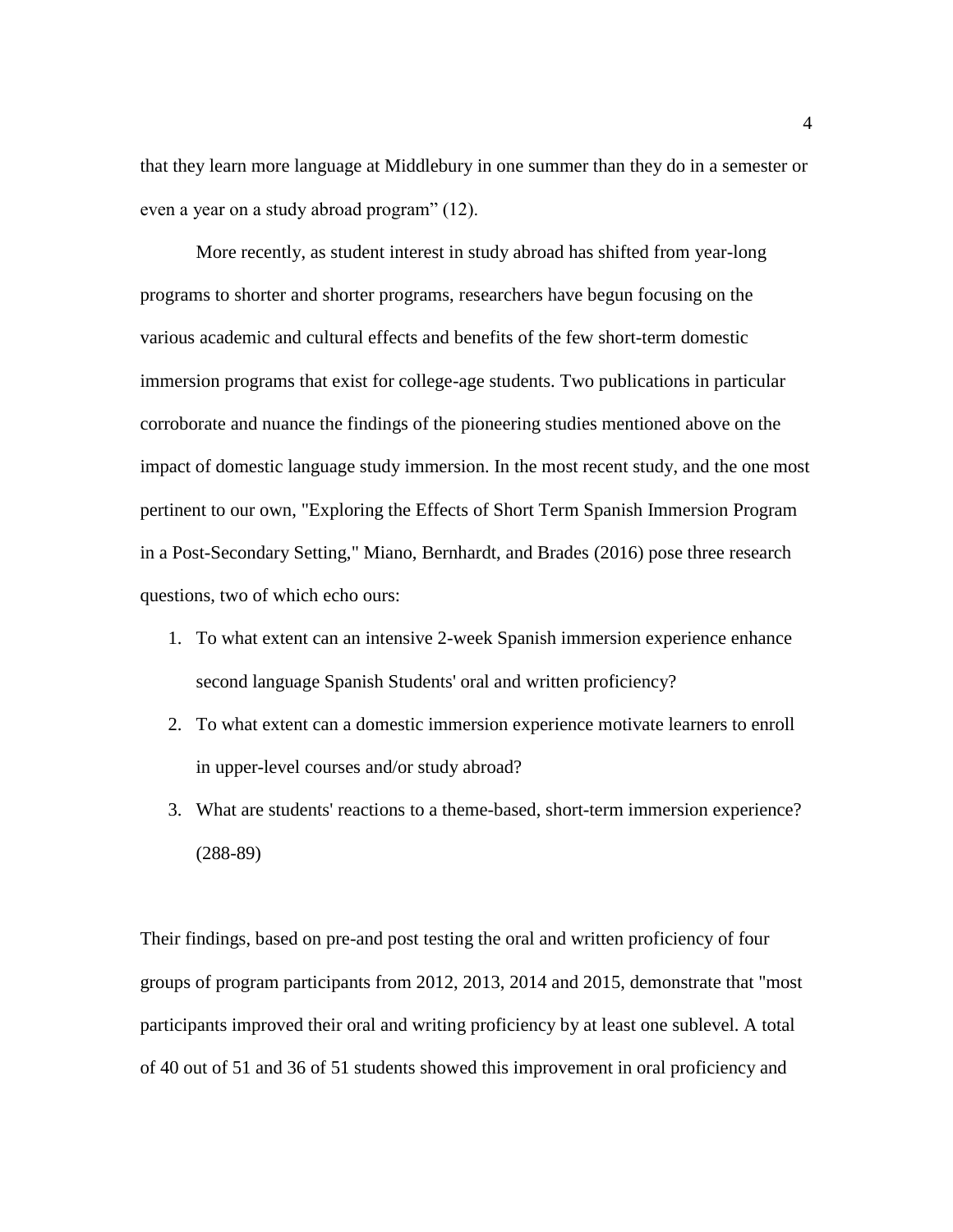writing proficiency, respectively…. In all cases of improvement by two sublevels, the progress increased from Intermediate Mid to Advanced Low" (295). However, despite these tangible improvements, students did not use these gains to increase enrollment in upper-level literature and culture classes or to pursue their studies in the language and culture with study abroad. A second, comparative study between nine students in a sevenweek home immersion program and nine students on six-week study abroad in Brazil, also finds that "home-country program students showed more gains in the ACTFL oral proficiency scale and demonstrated a broader lexical-syntactic repertoire, more cohesion resources, greater awareness/command of sociolinguistic rules and formal discourse, fewer errors, and less fossilization" (Cowles and Wiedemann 13). Although the research objectives of these four publications differed from the questions that we are investigating, they all agree on one of their conclusions: Short-term domestic immersion programs, from as short as two weeks to seven weeks of duration, lead participants to advance measurably in their linguistic progress and their intercultural or global awareness. Moreover, as Cowles and Weidemann emphasize, these findings "are remarkable because they contradict the conventional wisdom approach that immersion in the target country is the best way to increase competence in a foreign language in a short period of time" (10).

Our own starting point was primarily practical and pedagogical more than theoretical, determined by the goals we wanted our students to achieve in the three-week term— to overcome the "doldrums" by reigniting their motivation and by having them make tangible gains in their linguistic progress, measured by their enrollment in more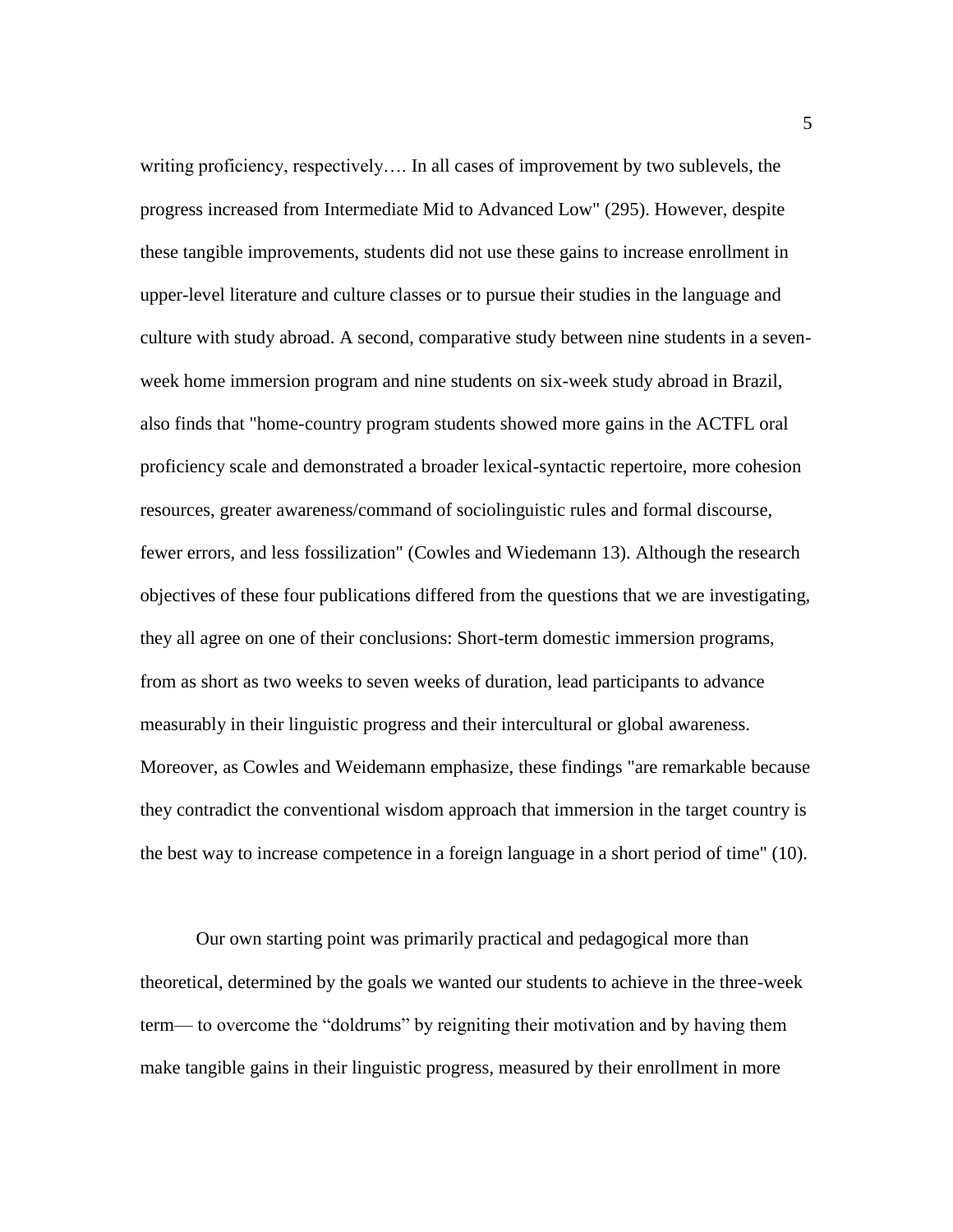advanced courses following the three-week immersion. But we also hoped that the data we would collect from our students' end-of-term evaluations might provide evidence of the usefulness and value of a short-term domestic immersion program within a college curriculum.

Twenty-three years later and with thirteen years of detailed student evaluations, we can now say that our initial goals in creating this course were achieved. Although this affirmation is partially based on our subjective assessment of our students' experience and progress, an analysis of the evaluation survey we have had our students take and a study of the patterns of course selection that students chose the semester and year following this immersive three-week course provide both qualitative and quantitative findings that show that most students renewed their enthusiasm for the study of French, and that a majority of them continued their studies in the language, by either studying abroad or majoring in French. Indeed, what was first an "experiment" has been fully integrated in our French Studies curriculum, with student demand often surpassing capacity.

#### **Designing a course based on communicative and pragmatic competence**

From its inception, we conceived of the course to focus on oral communication and on pragmatic competence. There are various interpretations of the field of pragmatics, but broadly speaking, Levinson defines it as "the study of language usage"(5). Among the various definitions of pragmatics, Crystal's is especially useful: "the study of language from the view of *users*, especially in the *choices* they make, the *constraints* they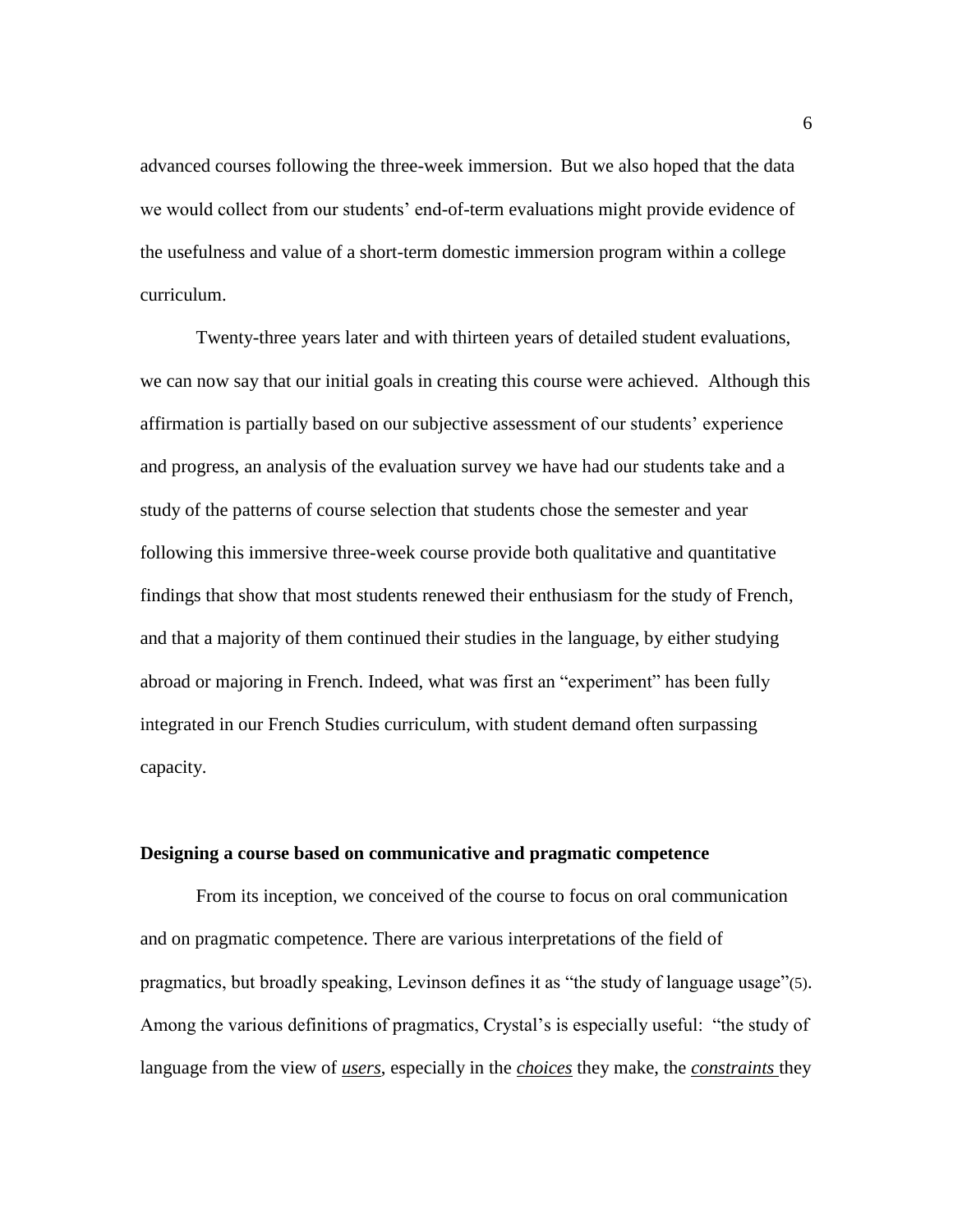encounter in using language in *social interaction* and the *effects* their use of language has on *other participants* in the *act of communication*."(301, italics added). Kasper and Rose specify that communicative actions include not only using speech acts such as apologizing, complaining, etc., but also engaging in different types of discourse and participating in speech events of varying length and complexity. Pragmatic competence is thus not only the capacity to participate in communicative situations, but it is also the ability to use speech acts in socially appropriate ways, according to a specific cultural context; it involves knowledge beyond linguistic competence. Grammar is essential but it cannot be separated from social and cultural context. A good level of grammatical competence does not necessarily imply an equally good level of pragmatic competence. Working on pragmatic competence in meaningful interactions not only improves linguistic abilities, it also raises the student's level of enthusiasm and motivation. It not only brings linguistic skills to life, it situates them within a social and cultural context that gives them depth and breadth. It explores the emotional aspect of communicating and often brings laughter and theater into the classroom while stimulating higher cognitive processing.

# **Description of the course "Speaking (like the) French: Conversing, Discussing, Arguing, Debating" (FRN235j)**

In order to provide our students with the linguistic tools that would allow them to achieve and comprehend linguistic action in a contextually appropriate way, we chose materials and designed exercises to expose them to authentic cultural situations, to

7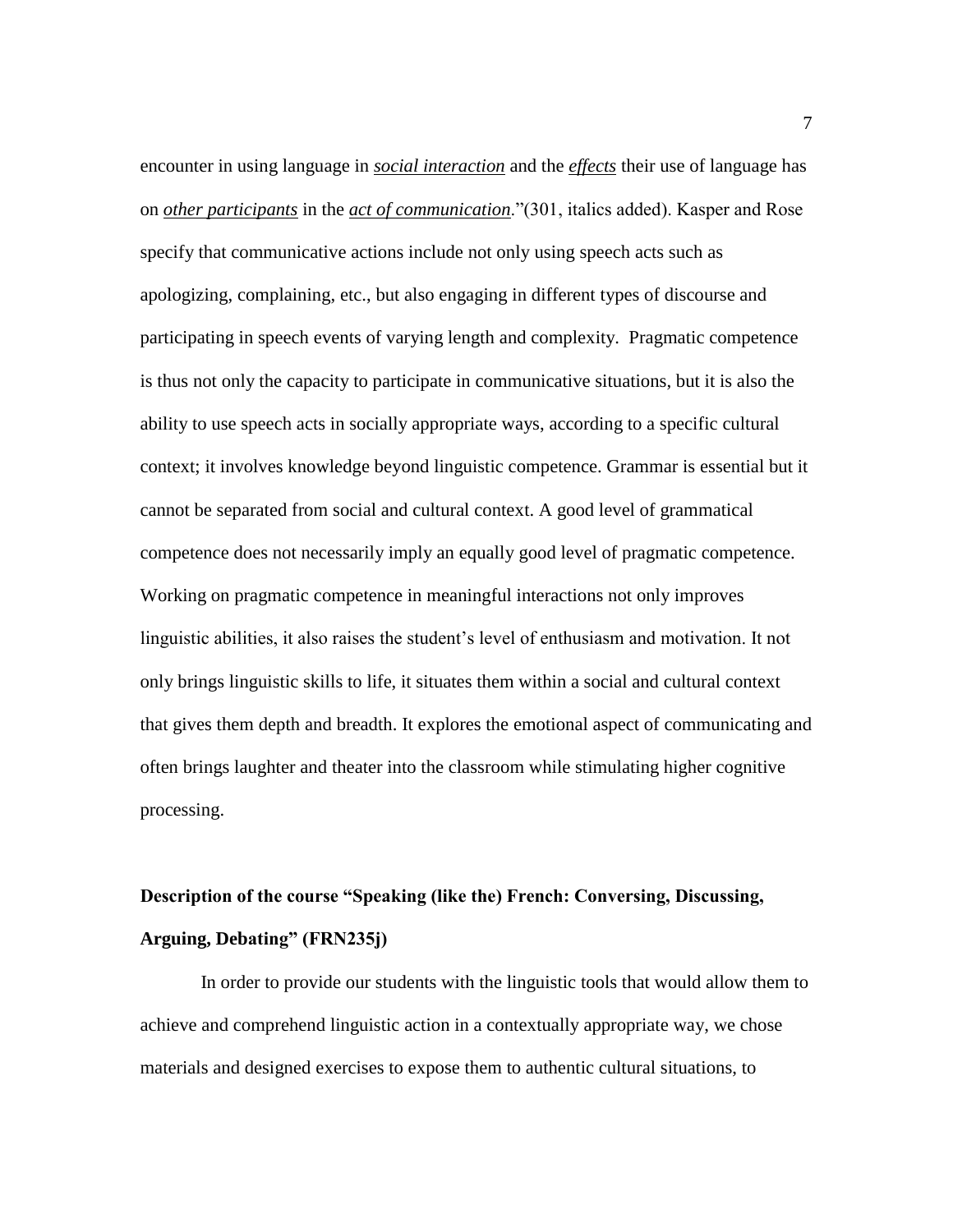analyze culture-specific behaviors, to raise awareness of pragmatic norms, to develop interactional skills. That said, from the outset we were also limited by the practical constraints of fitting the material of a semester-long course within a three-week period. To achieve the equivalence of a full semester course, the program had to maximize contact hours as well as hours spent on task in the target language. The interterm course was designed to meet for a minimum of seven hours per day for the fifteen days of class time (three weeks duration), with an additional two to three hours of work at home per day, and some film viewings and discussions on weekends<sup>4</sup>. From this intense rhythm, several consequences about the aims and content of the course followed. First, the course focused mainly on developing oral skills, both oral production and listening comprehension, and though it included substantial reading assignments, it did not concentrate on writing or grammar. Students were expected to know and have mastered grammar basics so that they could concentrate on familiarizing themselves with a wide range of oral expression of native speakers and on practicing the more advanced syntactical structures introduced in the culturally authentic situations, conversations, interviews, formal presentations, debates, discussions and arguments modeled in the basic materials of the course. To encourage our learners to become better communicators and to stimulate their involvement, we concentrated on interactional skills and pragmatic and sociolinguistic competence. Second, we structured the day to include class discussion of reading and film viewings; independent, interactive computer viewing and exercises; small group discussions and research projects; role-playing games in small groups and with the entire class; independent work on pronunciation; and viewing of films and a

8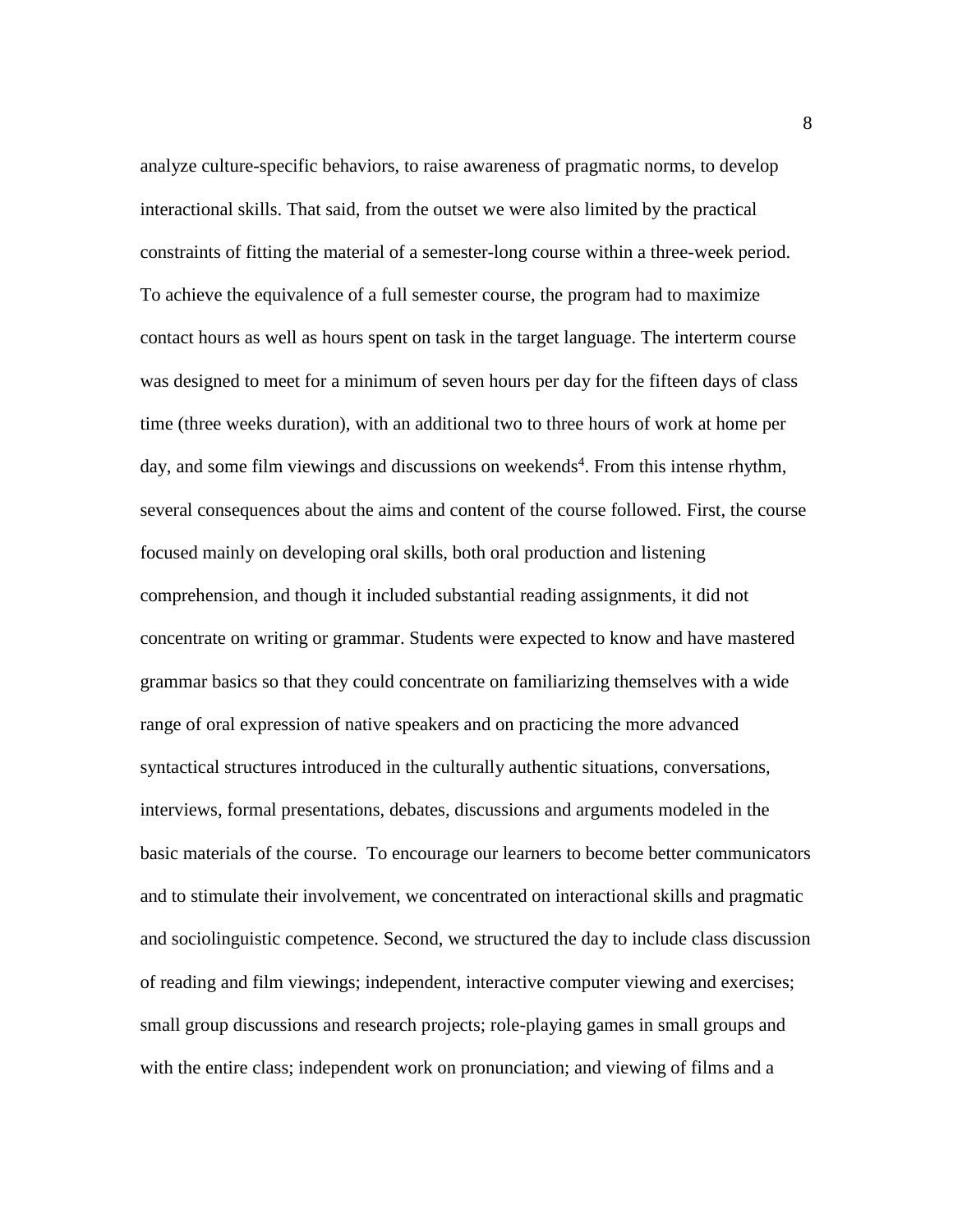variety of television programs. Finally, the pace and intensity of the course called for fully integrating technology and computer-activated learning both to create variety in the tasks and methodologies and to supplement the instructor's active involvement. We therefore designed every unit to include a series of scaffolded, interactive computer materials based on the films, television programs, interviews, and, eventually, internet sites that students could use independently or in small groups. The computer exercises allowed them to control the pace of their learning as well as to practice the syntactical structures, the vocabulary, and the gestures of the language acts featured in the materials before implementing these structures more freely and in a linguistically and culturally appropriate manner in the more developed role-play that culminated each of the four units.

## **Integrating Technology and Blended Learning**

Although by 1993 the promise of technology and computer assisted language learning had been heralded for some time, and some programs had been developed, nothing was available commercially that fit the aims and needs of the course as we envisioned it<sup>5</sup>. We thus set out to design the materials ourselves<sup>6</sup>. The materials, themes and exercises that we selected and developed were all chosen to enhance the oral communicative competence of the students enrolled, to focus on pragmatic and sociolinguistic competence, and to provide insight into French social and cultural practices. Just as the exercises for each unit were scaffolded from passive to active, from simple to more complex, from controlled to free role-play, the **four units** of the three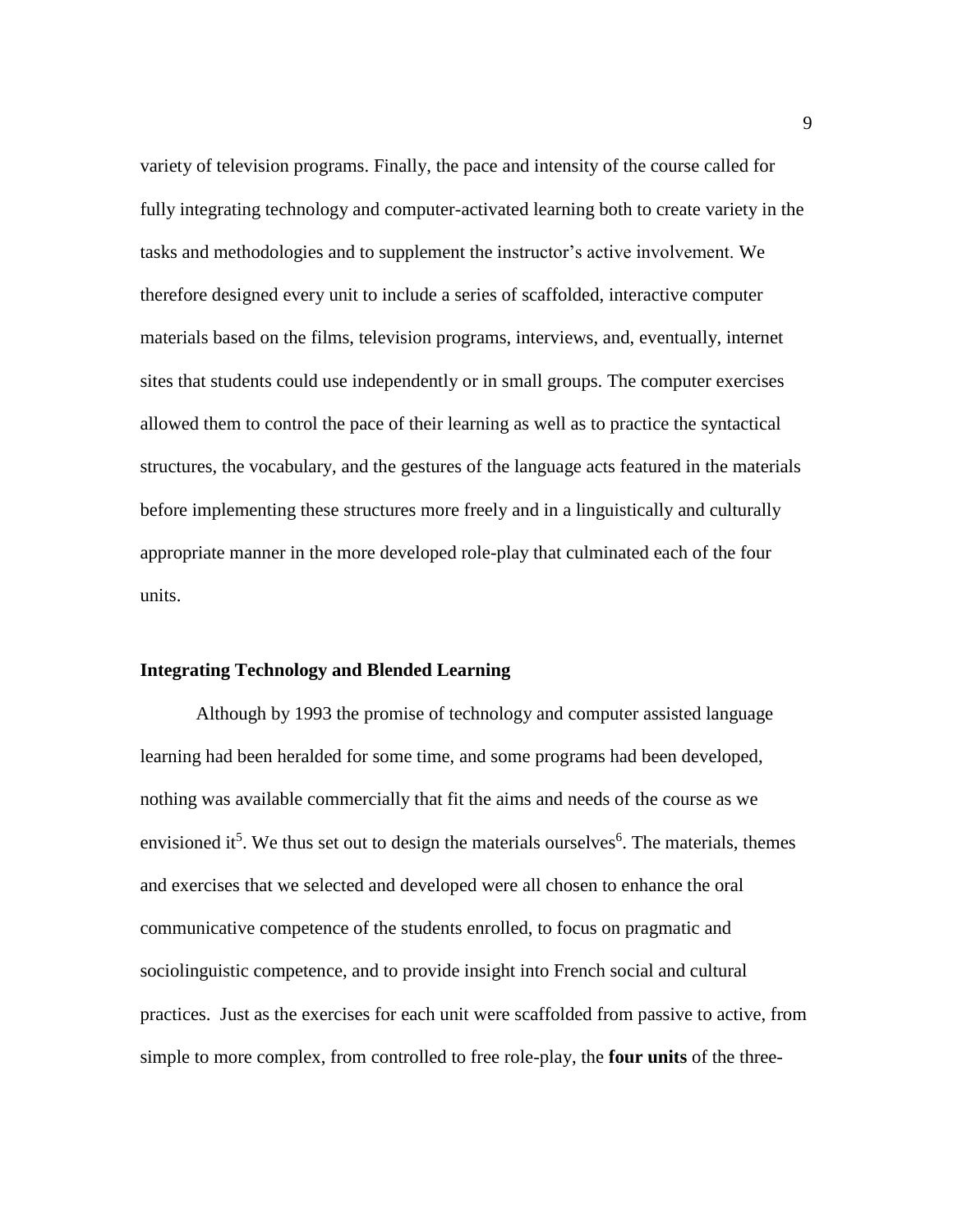week course were also designed to progress from what we considered the easiest sociolinguistic situations to understand and practice—**conversation** with friends and family—to a more controlled discursive production—**presenting**, reporting and explaining a set of events or facts—and a more open-ended "press conference" and interview—to, finally, the most complex social and discursive situation—**debate and argument**. We were equally attentive to the content of the materials we chose, selecting topics that would hold up over time and that would be deemed relevant to a cohort of twenty-year old students—the nuances and complications of sentimental relationships amongst a group of friends living in a "nouvelle ville", Cergy-Pontoise, as portrayed in Eric Rohmer's film, *L'Ami de mon amie*<sup>7</sup>; the French educational system and the cultural values and behaviors it promotes, as discussed in several television shows we sampled and in a number of contemporary films<sup>8</sup>; the controversy over wearing the veil as seen from the different perspectives of adolescents, teachers, immigrant families and the French government; and finally the currency that intellectuals and writers maintain in French culture as dramatized by Bernard Henri Lévy, Gabriel Matznef, Maurice Bardèche and Roger Grenier in an intense discussion about Céline, Vichy and the role of the French in the World War II on a typically engaging episode of *Apostrophes.*

To give a clearer idea of the type of exercises we designed to lead the students progressively to more independent communicative competence, the first unit, "Conversations," based on Rohmer's film, *L'Ami de mon amie*, can serve as an example. Progressing from observation to analysis to production, learners first observe linguistic and pragmatic norms in authentic environments. Students begin by watching and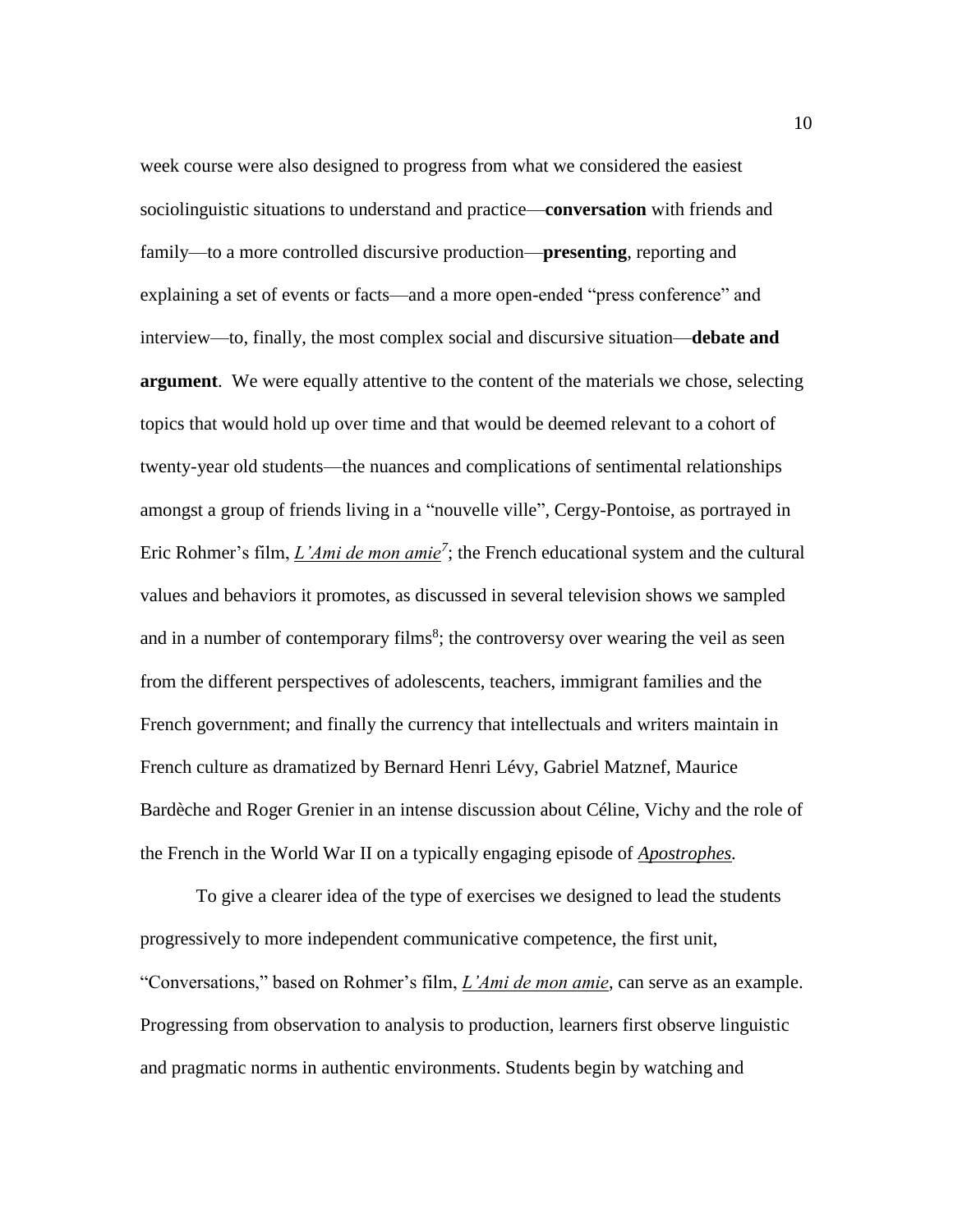analyzing short video clips from the film that reflect different social interactions. This phase of observation is followed by group discussion on the speech acts, the linguistic practices and the pragmatic norms of the characters in their setting. In a series of interactive computer exercises, students interact with the film's characters, recording their responses as if they were themselves in conversation with the characters practicing the speech acts such as greetings, invitations, giving and receiving advice, negotiating compromises. They can play back the scene with their recorded response and judge whether their part of the conversation is appropriate. The newly acquired linguistic structures and communicative patterns are then put into practice more freely with several role-plays, re-enacting similar situations or scenes. At this point, students produce discourse that integrates appropriate vocabulary, correct grammar, idiomatic usage, proper register, behavior, etiquette, tone, and body language, moving from imitating linguistic behavior to creating it more freely. The unit ends with a day-long elaborate role-play simulating a family conversation about how to spend their winnings of the loto, each member trying to persuade the others that her idea—saving the money for retirement, renovating the apartment, going on a family vacation, giving the money to a good cause, etc.—makes the most sense for the family<sup>9</sup>. In groups of five, students make proposals based on the research they've previously done in preparation for the family meeting, they make hypotheses and redeploy the speech acts they have observed and practiced, but now with the aim of influencing the other "members of the their family" that their solution is the best. Inevitably, the family members must also listen to each other, concede points, and reach a compromise.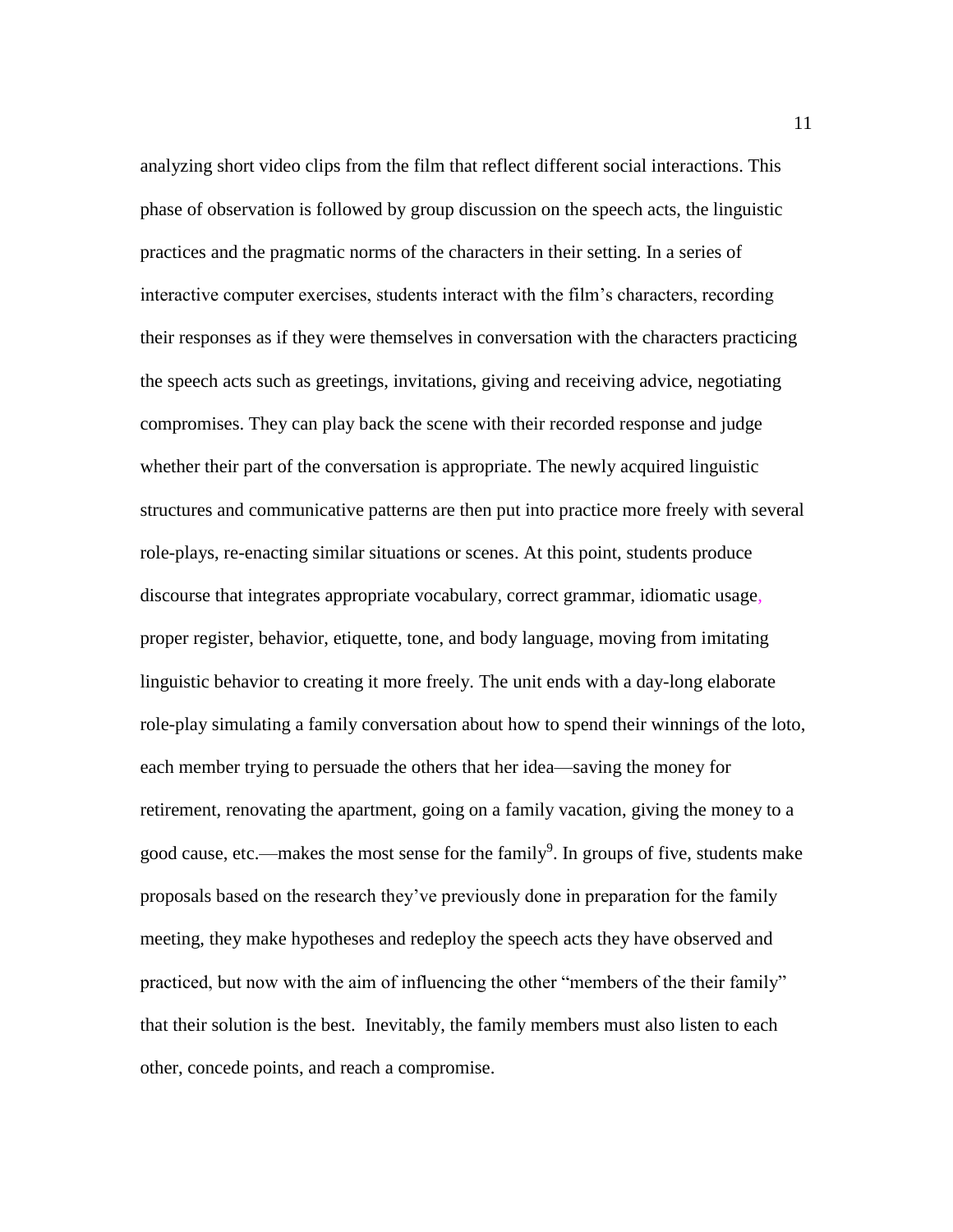## **From role-plays to global simulation**

Each of the four units follows the same pedagogical progression and pattern, with each unit focusing on mastering increasingly subtle or culturally specific speech acts and culminating in a extensive global simulation. Learners must embody a new persona, assume new cultural, gendered identities, and communicate declarative knowledge on an array of topics such as banking, real estate, travelling, philanthropy, ecology, sustainability, and using not only linguistically appropriate grammar and lexicon, but also demonstrating culturally appropriate pragmatic norms. Learner to learner collaboration helps to build rhetorical effectiveness in a more authentic environment. For example, the final global simulation calls upon students to debate the pros and cons of the extension of the TGV from Paris to Strasbourg, actualizing the array of speech acts and communicative behavior that they have practiced during the three weeks. As scaffolding for this elaborate role-play, students work on two shorter role-plays to introduce and practice appropriate thematic vocabulary, cultural context and cultural norms. One roleplay stages a city council faced with the responsibility to vote on several land planning scenarios and the other one brings together advocates and critics of a Paris metro strike. For the final TGV simulation students take on the roles of mayor of Strasbourg, interested in increasing tourism and commerce to his city; members of the European Parliament, arguing for the need to link Strasbourg to Paris and the rest of Europe the most rapidly as possible; engineers from the TGV explaining the train's advanced technology, its safety, and its advantages over plane or automobile transportation;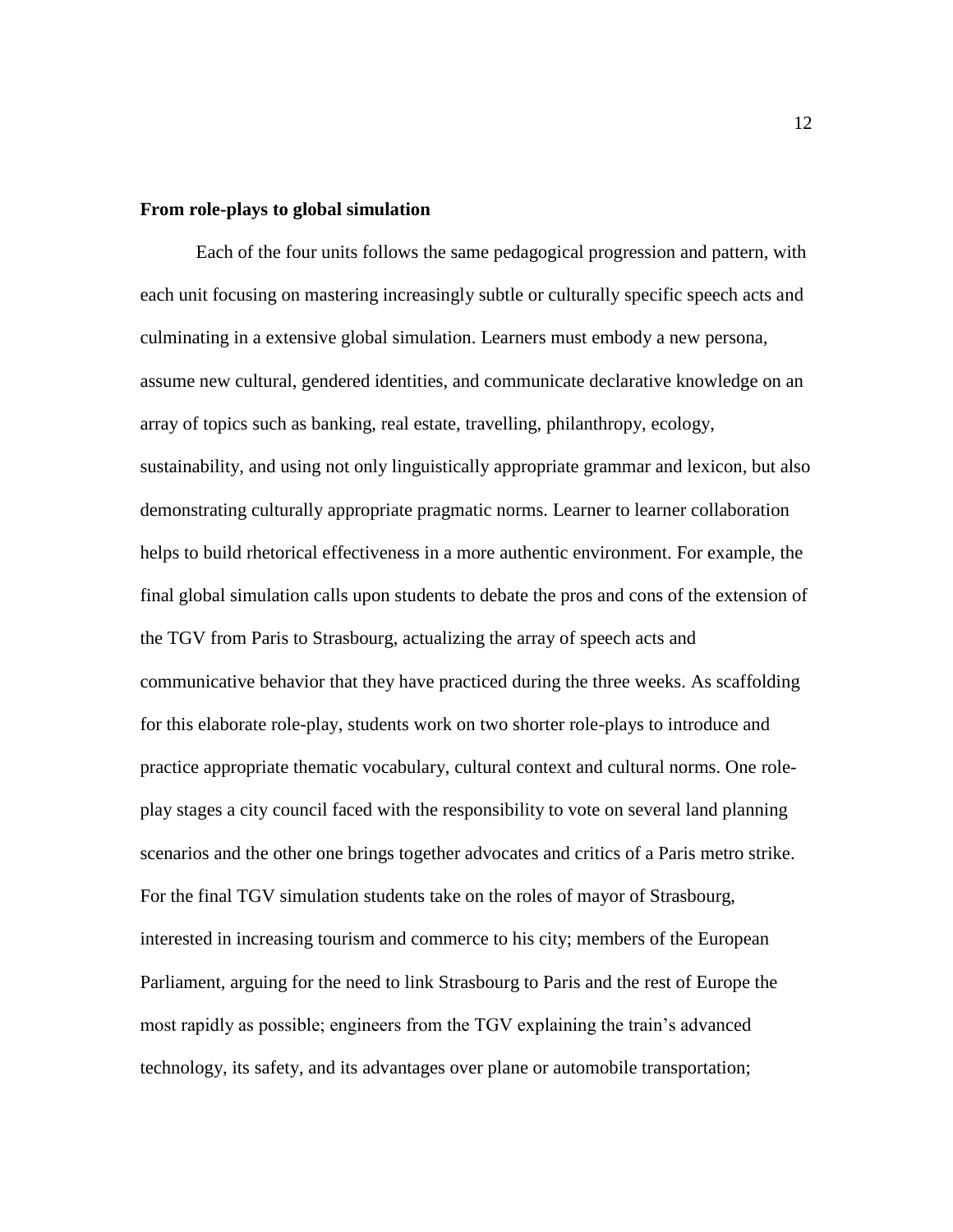farmers protesting that their land will be split by the track and their farms irreversibly damaged; ecologists fearing environmental disturbances and arguing for safe passageways for animals; and members of the Nancy town council trying to persuade the others that the TGV pass through their city. Given that this global simulation was originally based on the actual project of extending the TGV, there were, and still are, numerous and excellent resources online that students could consult to inform their position with facts and details of the debate. While the project was underway, the students felt that they really were participating in an actual and pertinent debate. Today, the project is completed, but the role-play still seems valid to our students, as it puts into play many of the same debates over transportation and sustainable resources that they are familiar and engaged with.

When we designed the course in 1993, role-plays were still relatively new and not yet as integrated in second language teaching and textbooks as they have become. Since then research has confirmed the positive effect of complex role-plays on language learners, as it encourages them to become agents actively involved in social interactions, to take on different personae, and as such to embody a different language and culture. Indeed, the CEFR specifically broadens the parameters of second-language learning by describing "users and learners of a language primarily as "social agents," i.e. members of society who have tasks (not exclusively language-related) to accomplish in a given set of circumstances, in a specific environment and within a particular field of action" (18). In an article on interactional analysis based on a corpus of role-plays performed in a FL class of young Chinese adults in Hong Kong, Marie Cecile Leblanc affirms the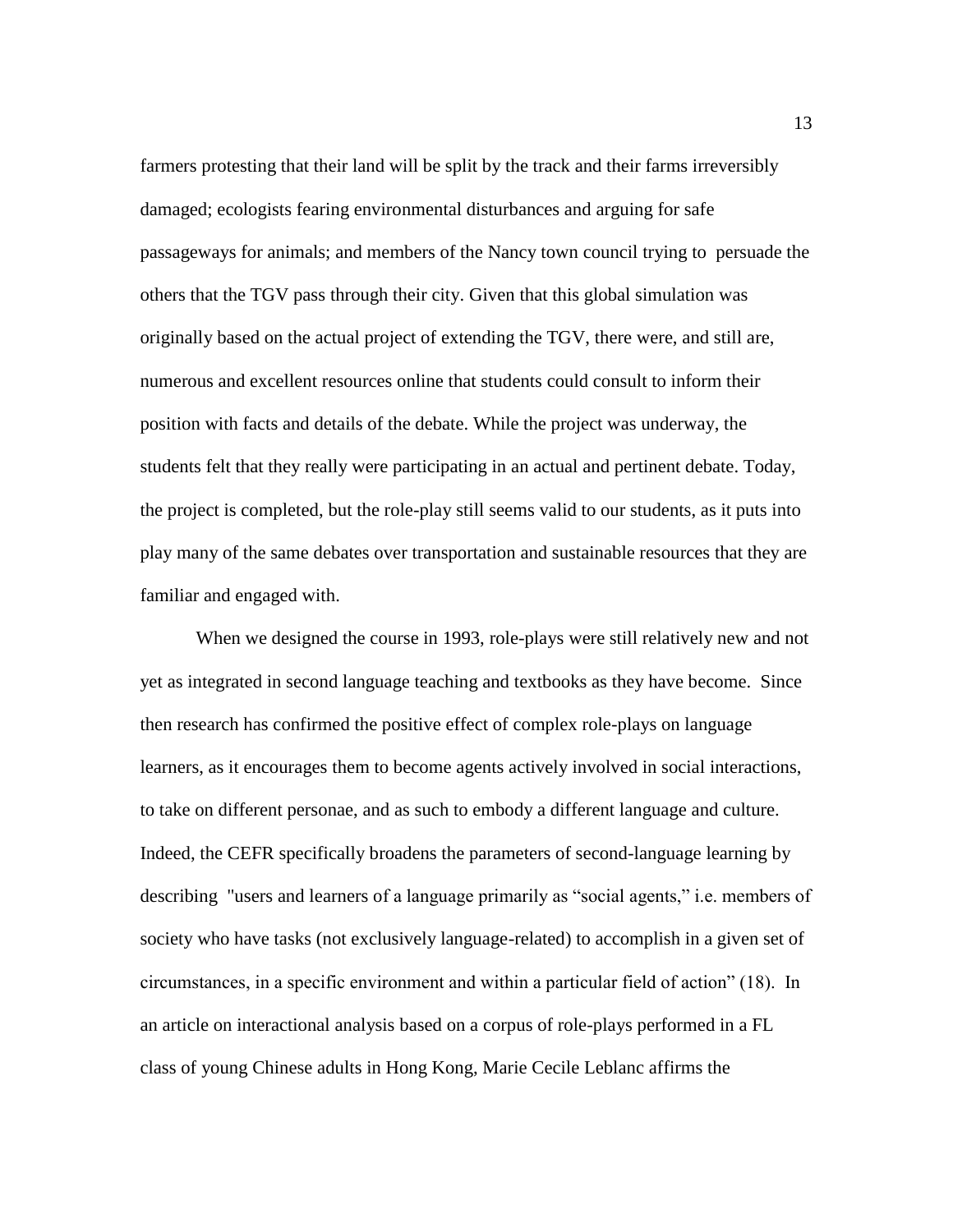pedagogical value of role-play. According to her research, collective learning strategies such as explicit repetition requests, mutual assistance, corrective reformulations, mutual corrections, making others speak, helps effective learning to take place. As learners engage in social interactions the learning process becomes essentially and effectively self-guiding. "Students are effectively *training* for greater autonomy and responsibility in the learning of the foreign language"(33). The instructor is no longer the focal point and the classroom evolves from teacher-centered to learner-learner collaboration. As some studies on collaborative and task-oriented learning have shown, weaker learners are not the only ones to benefit from pair and group work. "Both the stronger and the weaker learner brought their interactional skills to bear on the activity and shifted expert-novice roles during interaction. It was not the case that only the weaker learner profited from the activity at the cost of the stronger partner. [...] there was no evidence of learners picking up each other's errors; rather, they assisted each other in reaching more advanced levels of communicative ability" (Rose and Kasper 38-39). Learners cooperate and assist each other to reach higher levels of communicative ability.

## **What our data shows**

The data that we collected from 206 student evaluations over 13 years corroborate the above findings and provide specific feedback from students on what they considered to have contributed the most to their learning, their improvement in understanding native speakers, and their own greater comfort in ability to act, speak and participate in culturally appropriate ways<sup>10</sup>. The evaluation form we developed was originally intended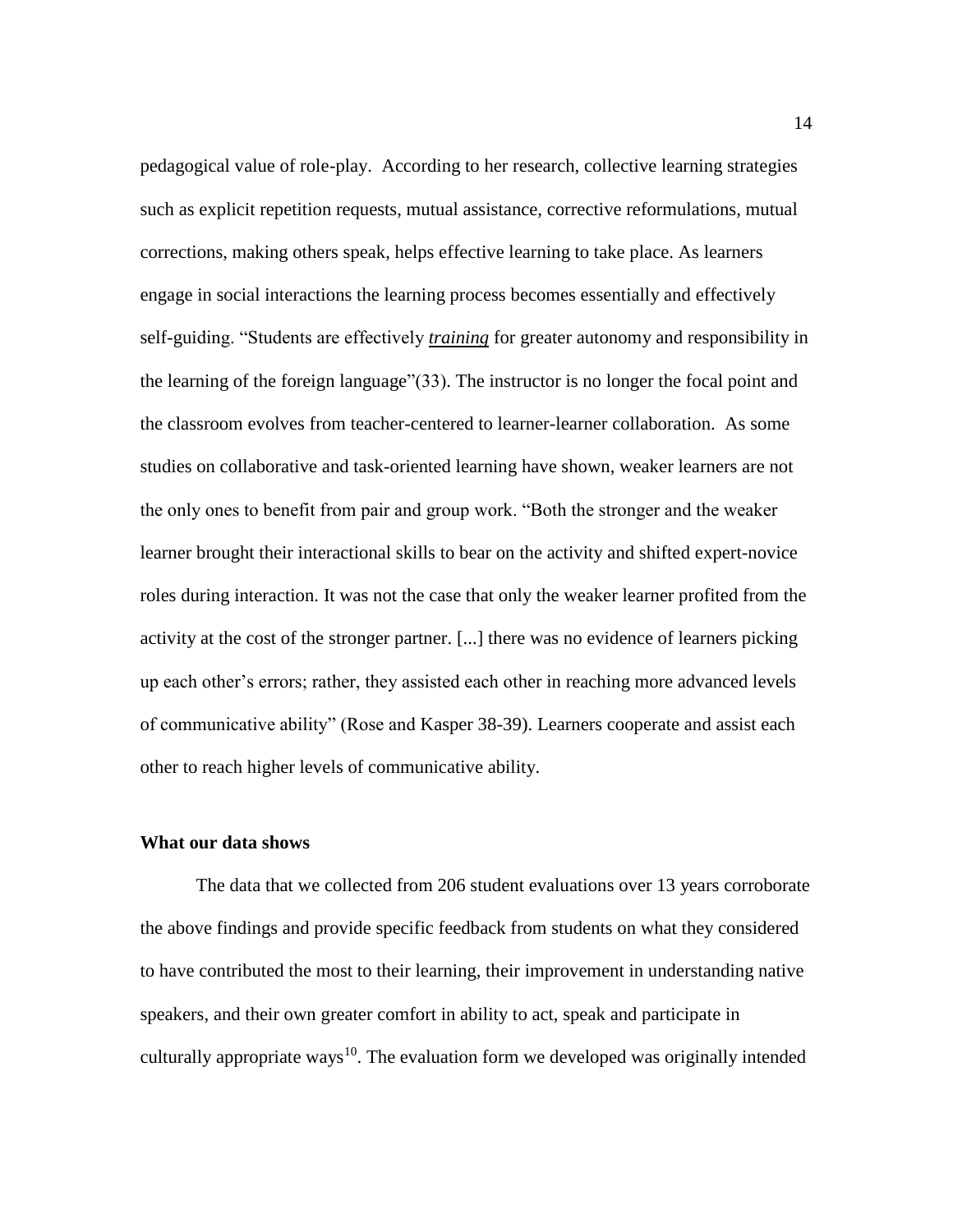to get specific feedback on the computer-aided exercises, the reading materials, and the overall effect and affect of the intensive pace in order to revise or adjust the course accordingly. It asks specific questions and invites reflective feedback from the students and as such differs from the end-of-semester evaluations administered for every course at our institution<sup>11</sup>. While we expected useful feedback from the student responses, we were surprised by the consensus over the years about some aspects of the course. In particular, they provide useful information regarding the pedagogical benefit of role-plays and the students' self-perception of the amount of learning achieved in an immersion program compared to a semester-long course.

The most consistent response highlights the importance of the role-plays, including the end-of-unit global simulations, and our students' perception of their progress. Charts 1 and 2 provide a snapshot of the data collected in 2007 and again in 2010:



Chart 1- 2007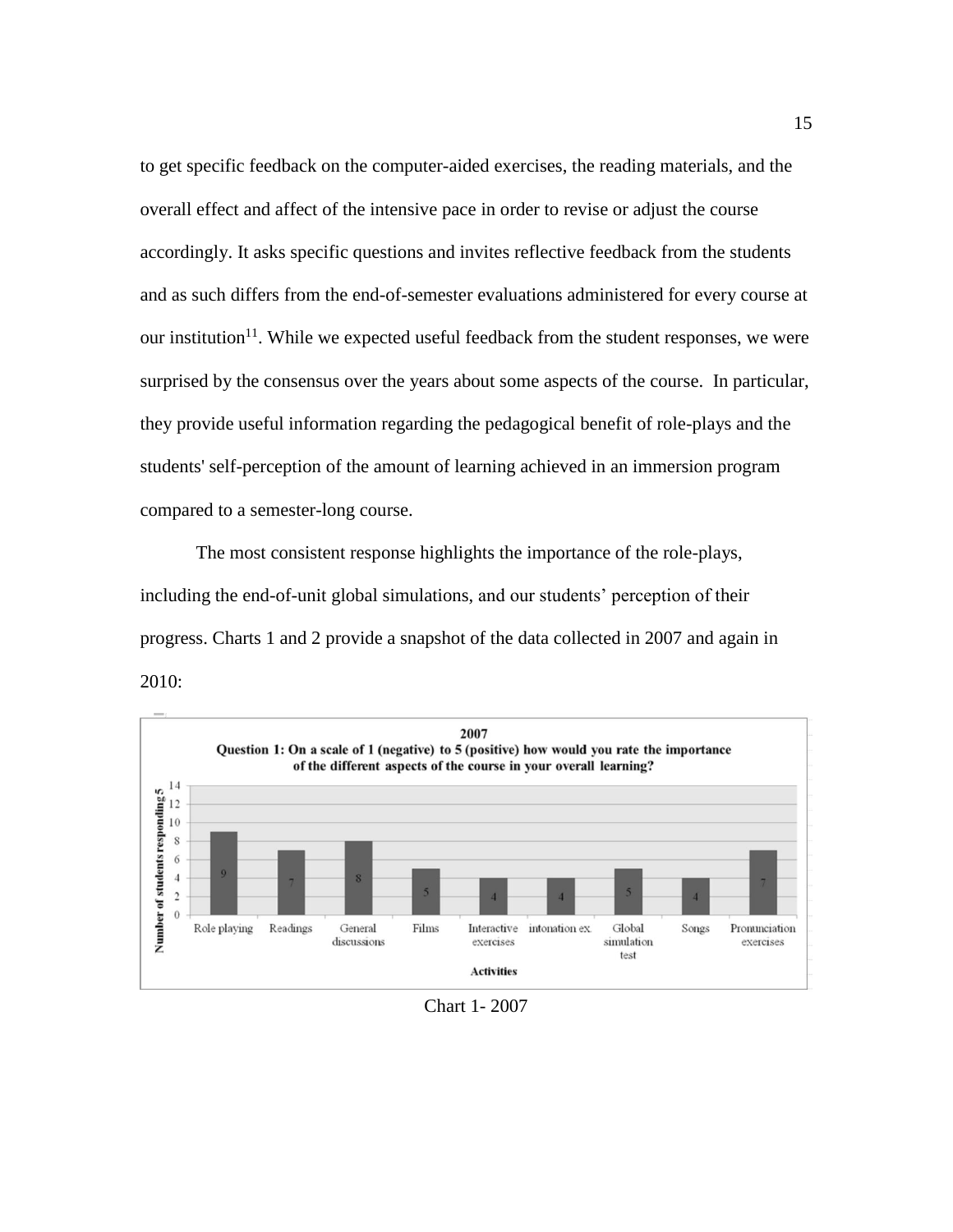

Chart 2 - 2010

Nine years out of the thirteen years, role-plays and global simulations together, lead as the aspect having the most importance in the students' overall learning. It comes as the second best in the other three years of the evaluations. In their explanatory comments, students remark that they enjoyed creating a French personae and adjusting to the sociopragmatics of French encounters to strive to achieve native-like utterances and behaviors. As a sample of their responses suggest, students recognize role-plays as one of the best tools to increase their communicative competence:

1998: "The role playing really helped not only with a growth of vocabulary and expressions but also increased my confidence and willingness to talk out loud in French."

2007: "The role playing games and the 4 *épreuves* [global simulations] helped me most in my assimilation of French, continued use of vocabulary and sentence structures. I got used to speaking French without thinking."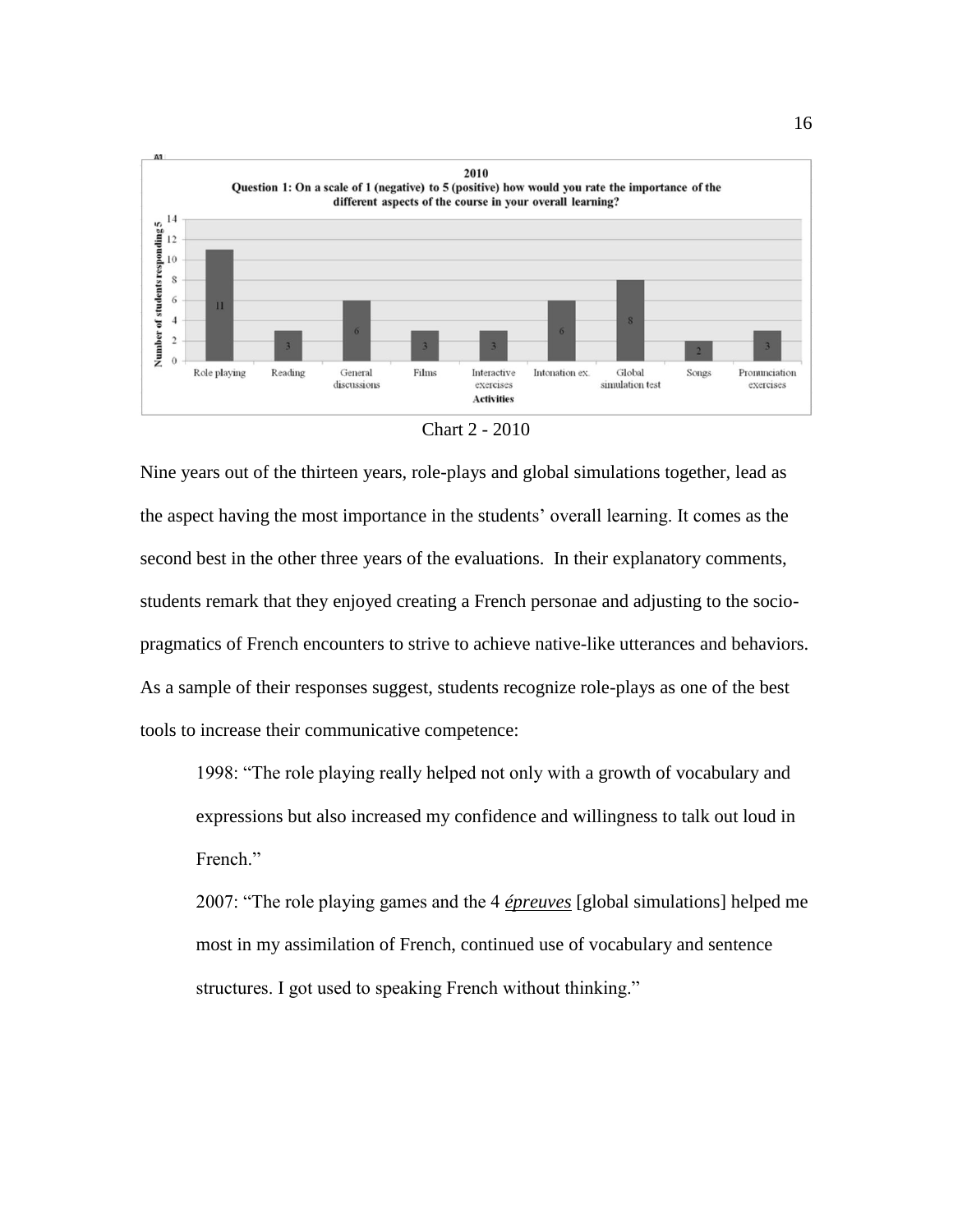# **The immersion experience**

Chart 3 traces from 1994 to 2011 how students are aware that the immersion model contributed significantly to their achievements. To the question, "Did you learn more than in a regular semester?" students overwhelmingly responded yes throughout the years.



Chart 3

**Ouestion 11**  $14$ 12  $10\,$ Number of students  $\,$  8  $\,$  $13<sup>°</sup>$ 6  $\overline{4}$  $\,2$  $\mathbf{0}$  $\boldsymbol{0}$  $\,$  0 Learned more Equal Less Uncertain **Responses** Chart 4

Chart 4 focuses on the question for the year 2010:

The student comments bring the data to life, reflecting their enthusiasm and providing a perspective onto their affective engagement and their learning process.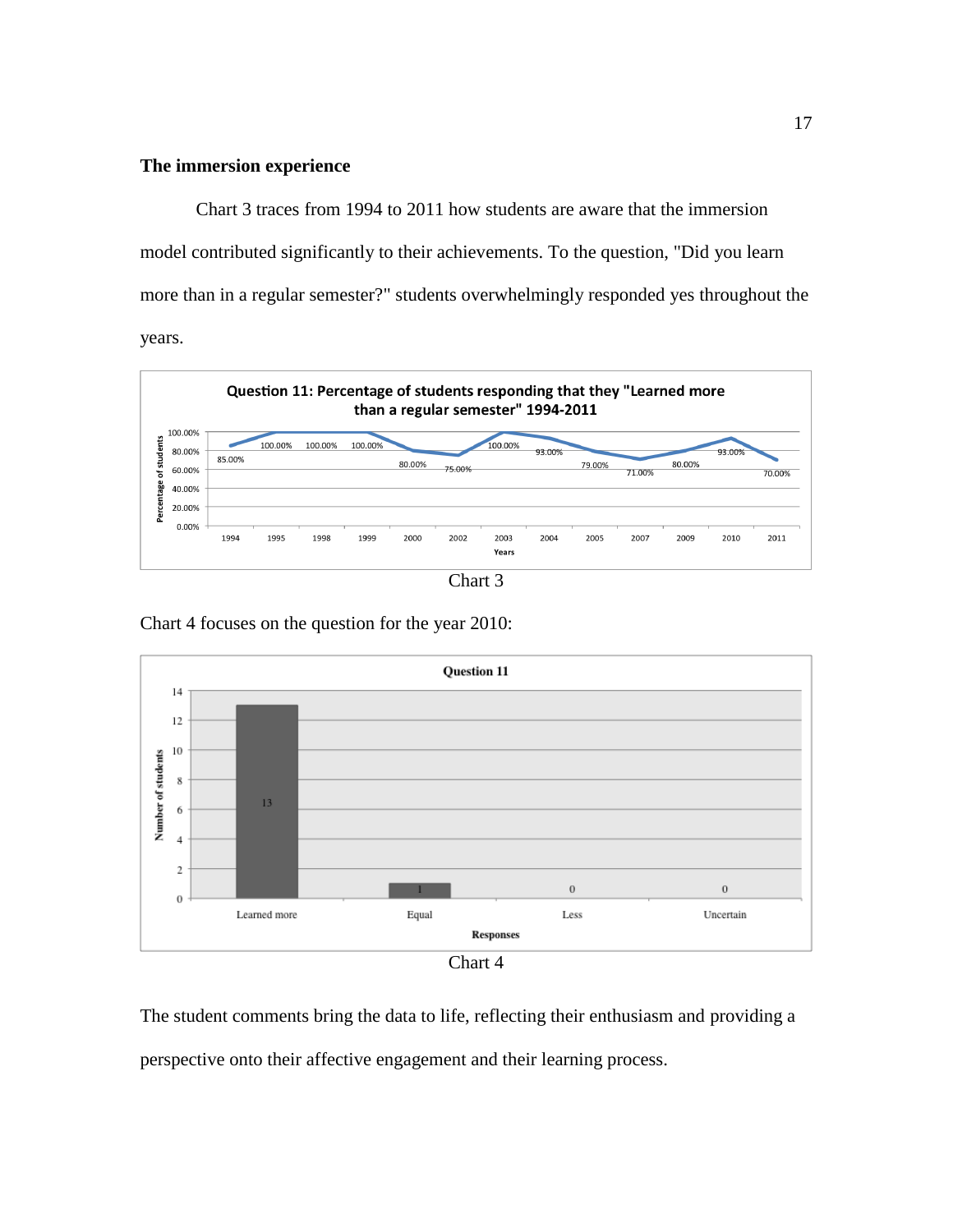1994: "In this class, there was never a chance to stop thinking about, or in,

French. I think because of this each class hour was worth more because it built on the hours before it."

1998: "I have improved my French in 3 weeks in a way I never did in the many years I've been studying French."

2002: "I feel that I learned more practical information that I'm not likely to forget as soon as the course ends. It's more a question of quality of learning rather than quantity. I had to apply what I learned every day and it was because of that that it will stay with me."

2005: "This course was more French immersion than going abroad!"

2009: "Absolutely, I spoke more French in the first two days of class than I did in my other three semesters of French."

2010: "Absolutely, I believe that the intensive aspect was key to overcoming any insecurities about practicing the language out loud."

2011: "YES! Speaking French all day is probably the most beneficial thing."

#### **Intensive courses in the French curriculum landscape**

When suggesting ways to help develop high-level speakers, Malone and al. have emphasized the beneficial outcomes of intensive programs: "Language gained in an immersion setting is an excellent preparation for the study abroad experience, with all its cultural and psychological challenges, because the immersion program provides students language skills needed to make the most of the cultural challenges experienced on study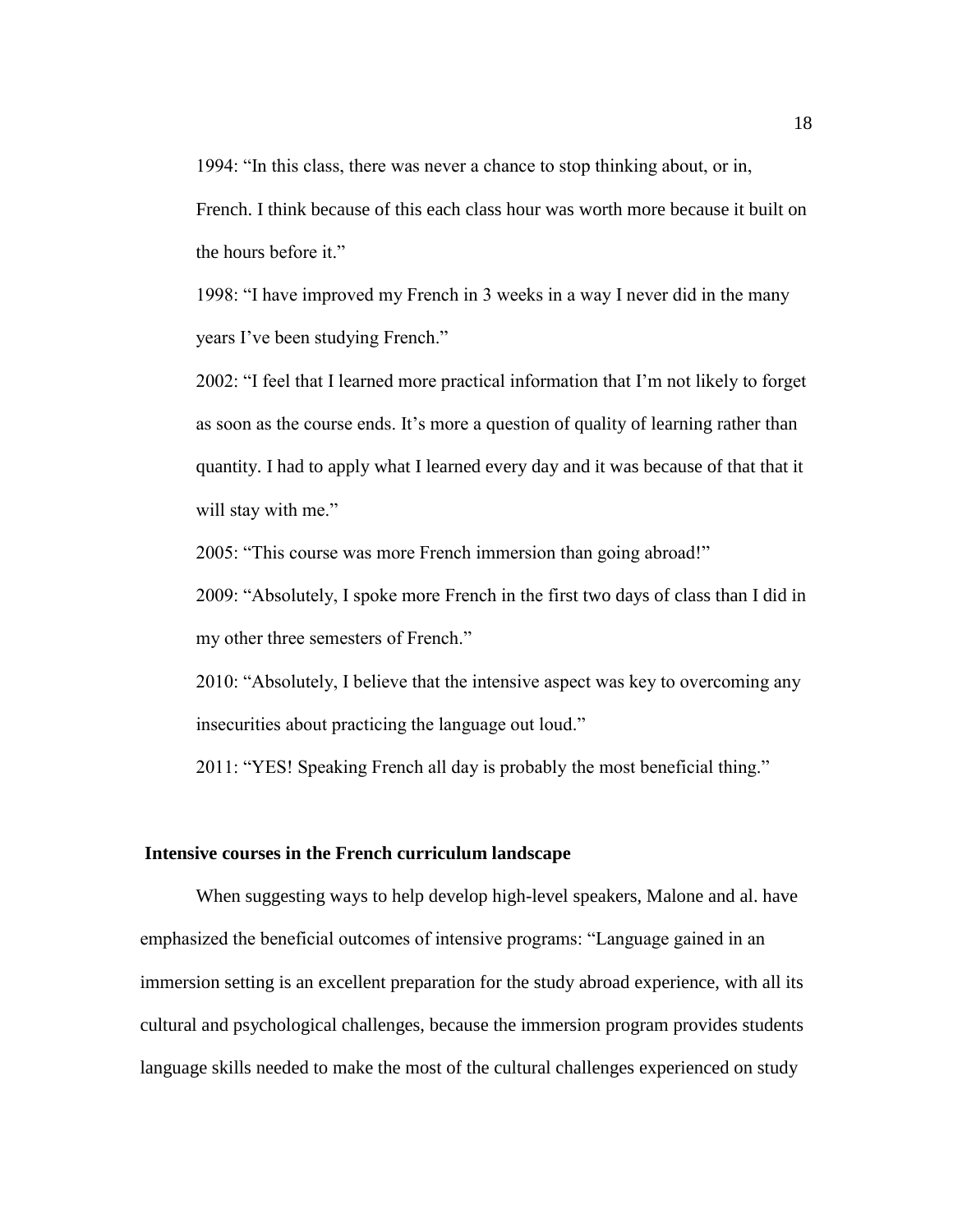abroad" (12). Our experience and a second set of data comparing the course selection of 1134 students who enrolled in an equivalent, semester long, intermediate French course (FRN 230), with the 206 students who enrolled in the short-term immersion FRN235j, also suggest that a domestic immersion course can hold a crucial place in the curriculum of foreign language learning, more specifically in a subsequent engagement with the language and culture<sup>12</sup>. The case group was the original 206 students who took the immersion class "Speaking (like the) French" (FRN235j) and whose evaluations of the course we've analyzed above. We compared this case group with a control group of all 1134 students from the same years who took one of the sections of a non-intensive intermediate course (FRN230) during a regular semester.

Our first question was whether the immersion course played a role in the decision of our students to major in French Studies.

|                     | <b>Case Group</b><br>(Students Who Took FRN235j) |                                  | <b>Control Group</b><br>(Students Who Took FRN230 But<br>Not FRN235j) |                                  |
|---------------------|--------------------------------------------------|----------------------------------|-----------------------------------------------------------------------|----------------------------------|
|                     | Number of<br><b>Students</b>                     | Percentage of<br><b>Students</b> | Number of<br><b>Students</b>                                          | Percentage of<br><b>Students</b> |
| French Major        | 93                                               | 45%                              | 133                                                                   | 12%                              |
| Non-French<br>Major | 113                                              | 55%                              | 1001                                                                  | 88%                              |
| Total               | 206                                              | 100%                             | 1134                                                                  | 100%                             |

Table 1**:** Proportion of French Majors in the case and the control groups

We can see from the data collected that 45% of the students who took the immersion course became French majors in contrast to only 12% of the students who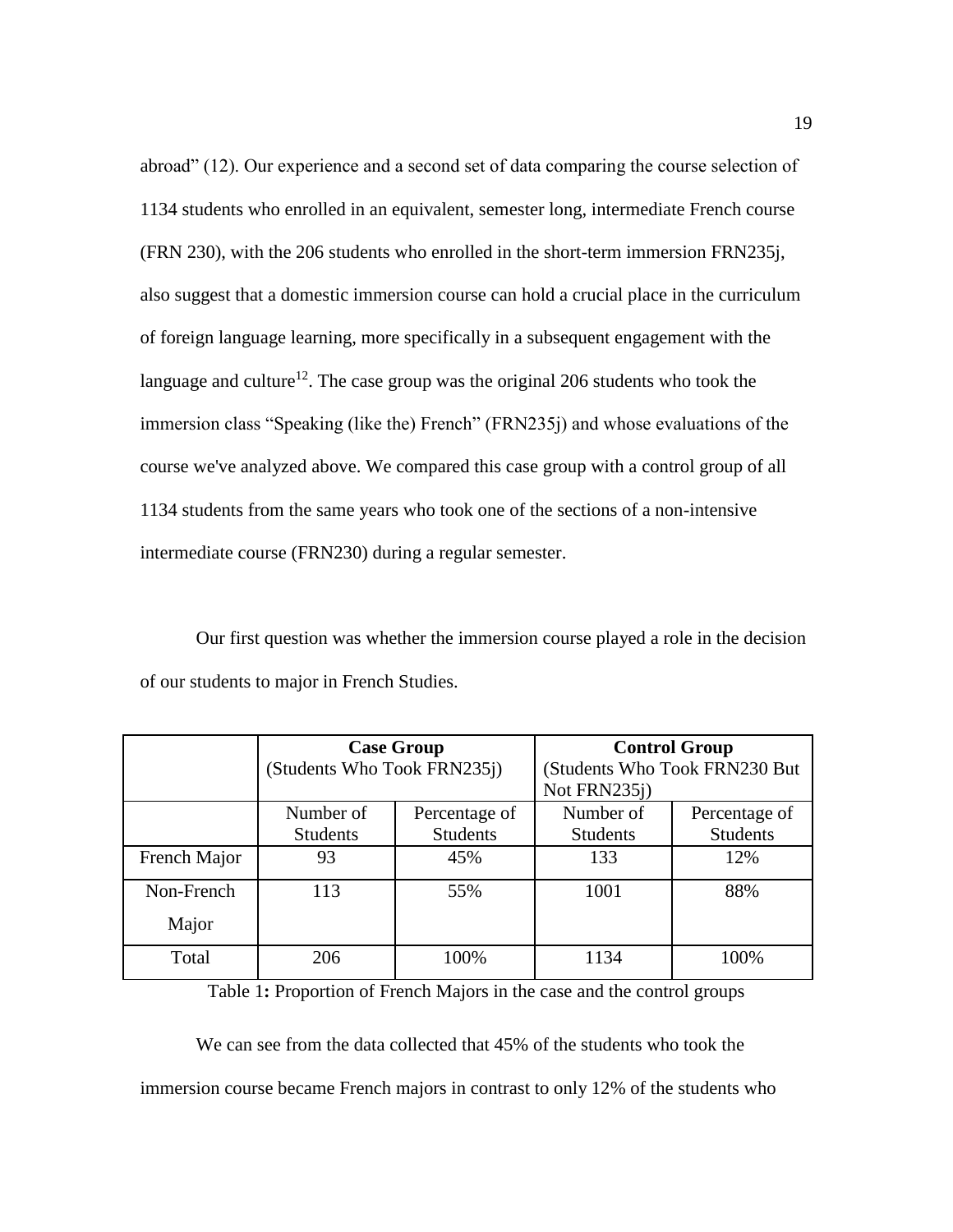took the equivalent intermediate-level course. Clearly, the difference of percentage of French majors between the case and the control groups is significant, suggesting that students who took FRN235j were more likely to major in French. We can interpret the statistics two ways. Students who take the immersion course are more serious about studying French (even before registering for the course) or/and the course encourages students to reach another level of ease and competence with the language, which then motivates them to become majors. In either case, the course plays a crucial role in our curriculum, whether to serve our most dedicated students or to convert dilettantes into passionate Francophiles.

Our second inquiry was to compare the likelihood that a student who had taken "Speaking (like the) French*"* (FRN235j) would enroll in a study abroad program in a French-speaking locale with the students in the control group who had not taken the course.

|                 | <b>Case Group</b><br>(Students Who Took FRN235j) |                                  | <b>Control Group</b><br>(Students Who Took FRN230 But |                                  |
|-----------------|--------------------------------------------------|----------------------------------|-------------------------------------------------------|----------------------------------|
|                 |                                                  |                                  | Not FRN235j)                                          |                                  |
|                 | Number of<br><b>Students</b>                     | Percentage of<br><b>Students</b> | Number of<br><b>Students</b>                          | Percentage of<br><b>Students</b> |
| Study abroad    | 114                                              | 55%                              | 334                                                   | 29%                              |
| No study abroad | 92                                               | 45%                              | 800                                                   | 71%                              |
| Total           | 206                                              | 100%                             | 1134                                                  | 100%                             |

Table 2: Proportion of students who went to a study program to a Francophone country in

#### the case and the control groups

Not surprisingly the findings corroborate the role of the course for students who chose to major in French. As in the first comparison, we cannot discern whether the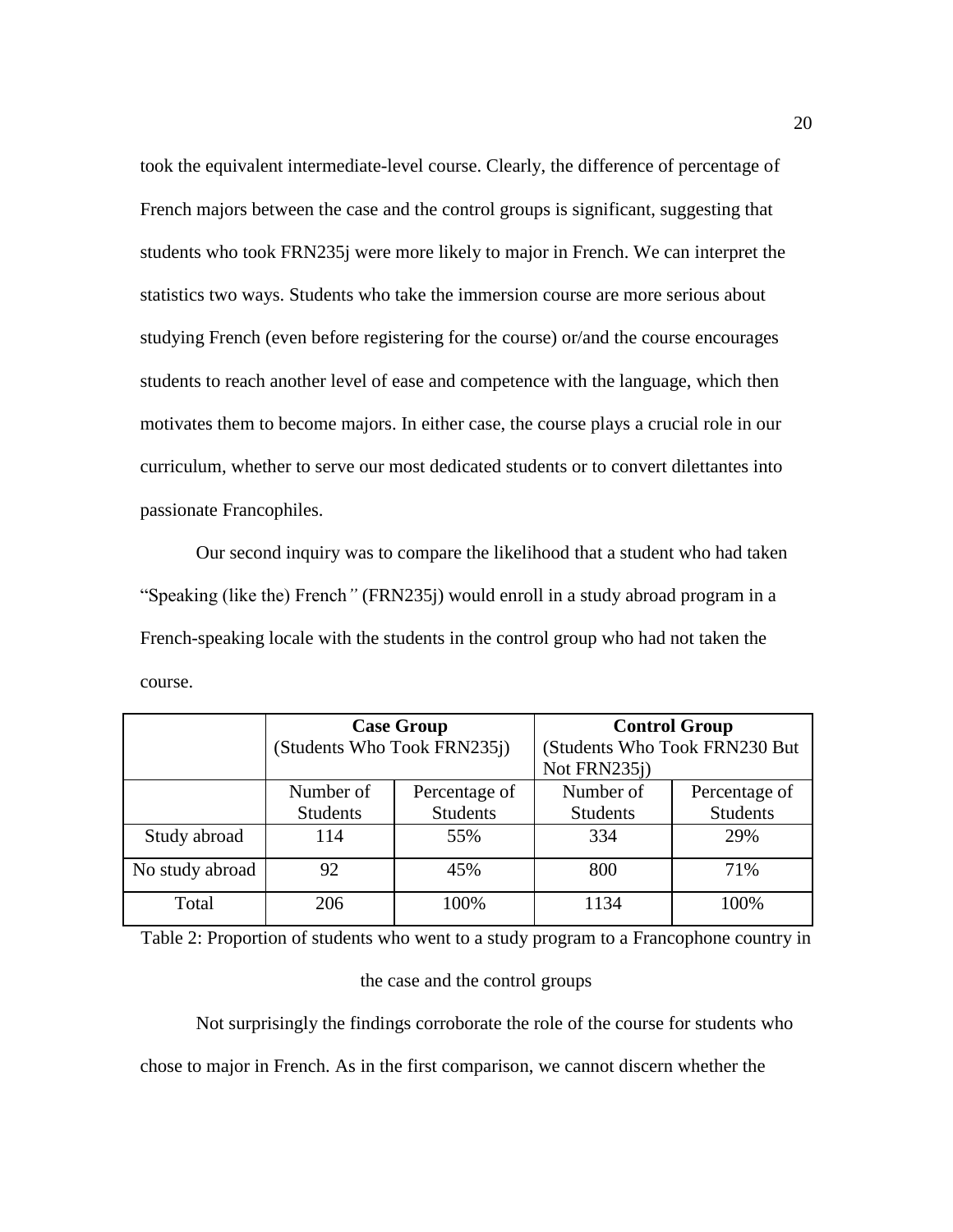higher percentage of students enrolling in a study abroad program from those students who had taken "Speaking (like the) French" means that those students took the course *because* they were already planning to study abroad and thus wanted to better their linguistic competence or whether the course *inspired* them to continue French by studying in a French-speaking country. We can, however, state that the course provides an important preparation for 55% of those students who pursue studying French abroad.

It is interesting to note that for students who could not study abroad, the course functioned as an alternative immersion experience. As one student remarked in her evaluation: "It's a very good course for people who are not able to go Junior Year Abroad" (1999). Another student's reflections about whether she would renew the experience highlight both how the course gave her the confidence to advance in her language studies and to consider study abroad:

2005: "There were times when I thought, 'what have I gotten myself into? Where did my vacation go?' But in spite of the intensity and the time commitment, I would absolutely do it again. The overall payoff of the course made all the work worth it. I'm so looking forward to my courses this coming semester because I feel confident about my French now. I've also re-sparked my interest in going abroad, which is great!"

Finally, we also analyzed the number and level of French courses students in the case and control groups enrolled in after their regular semester or short-term immersion experience. Data from Table 3 show that students who took the short-term immersion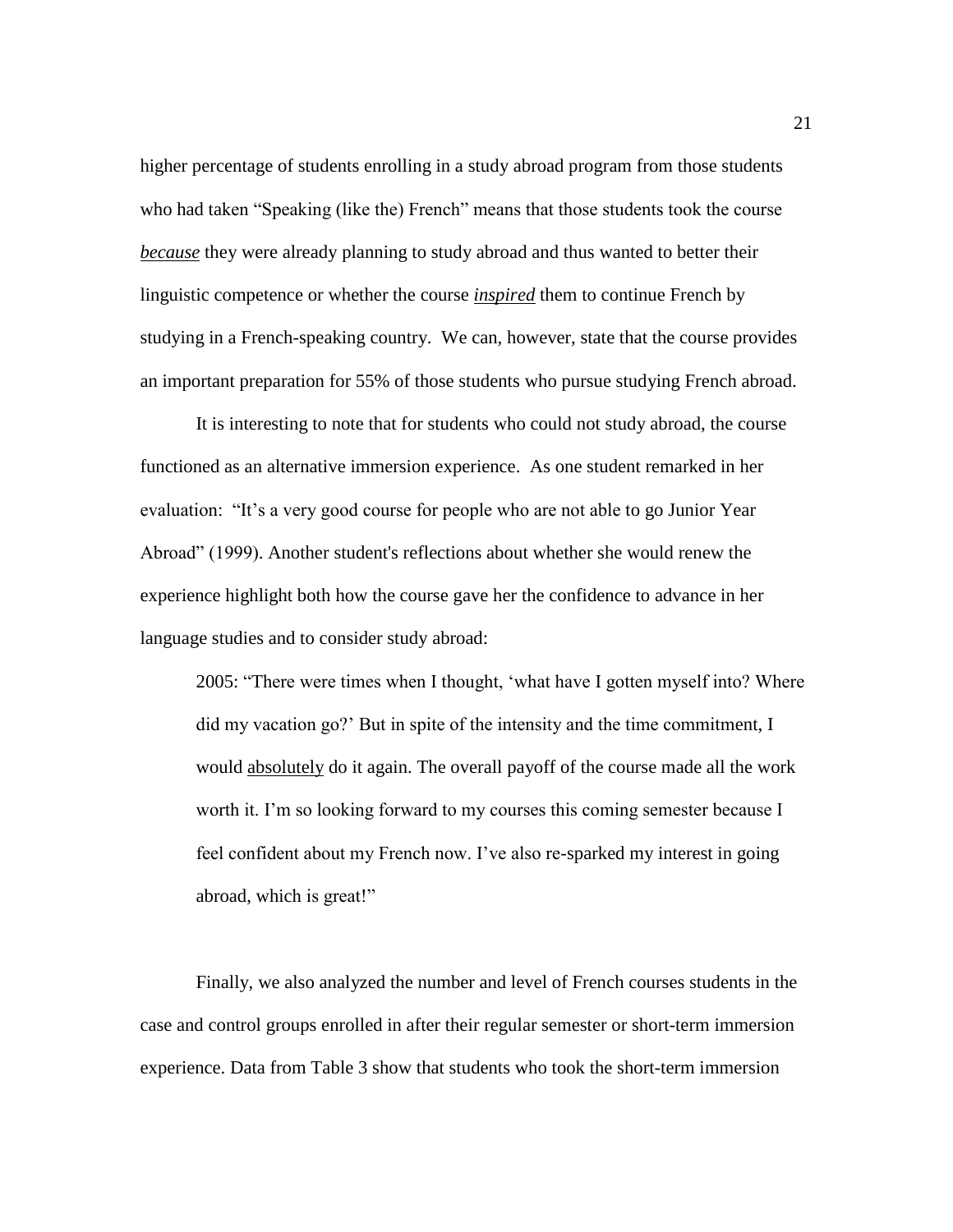course did take more courses than students who had not. The difference is especially significant with courses at the 200 and 300-level.

| <b>Course Level</b>            | <b>Case Group</b><br>(students took FRN235j) | <b>Control Group</b><br>(students took FRN230 but not<br><b>FRN235j)</b> |
|--------------------------------|----------------------------------------------|--------------------------------------------------------------------------|
| 100-level                      | 0.50                                         | 0.43                                                                     |
| 200-level                      | 4.23                                         | 2.87                                                                     |
| 300-level                      | 1.32                                         | 0.49                                                                     |
| 400-level                      | 0.08                                         | 0.03                                                                     |
| <b>Total French</b><br>Courses | 8.46                                         | 5.08                                                                     |

Table 3**:** Comparison of number and level of courses taken by students after their

# enrollment in either FRN 235j or FRN 230





Table 4: Proportion of students who took 200-level French courses

Table 4 provides a more focused comparison between the two groups for the 200 level courses. Not only did students in the case group take more 200-level courses than the students in the control group, but among students in the case group, the peak or highest proportion of the distribution is four courses, while in contrast, the peak for the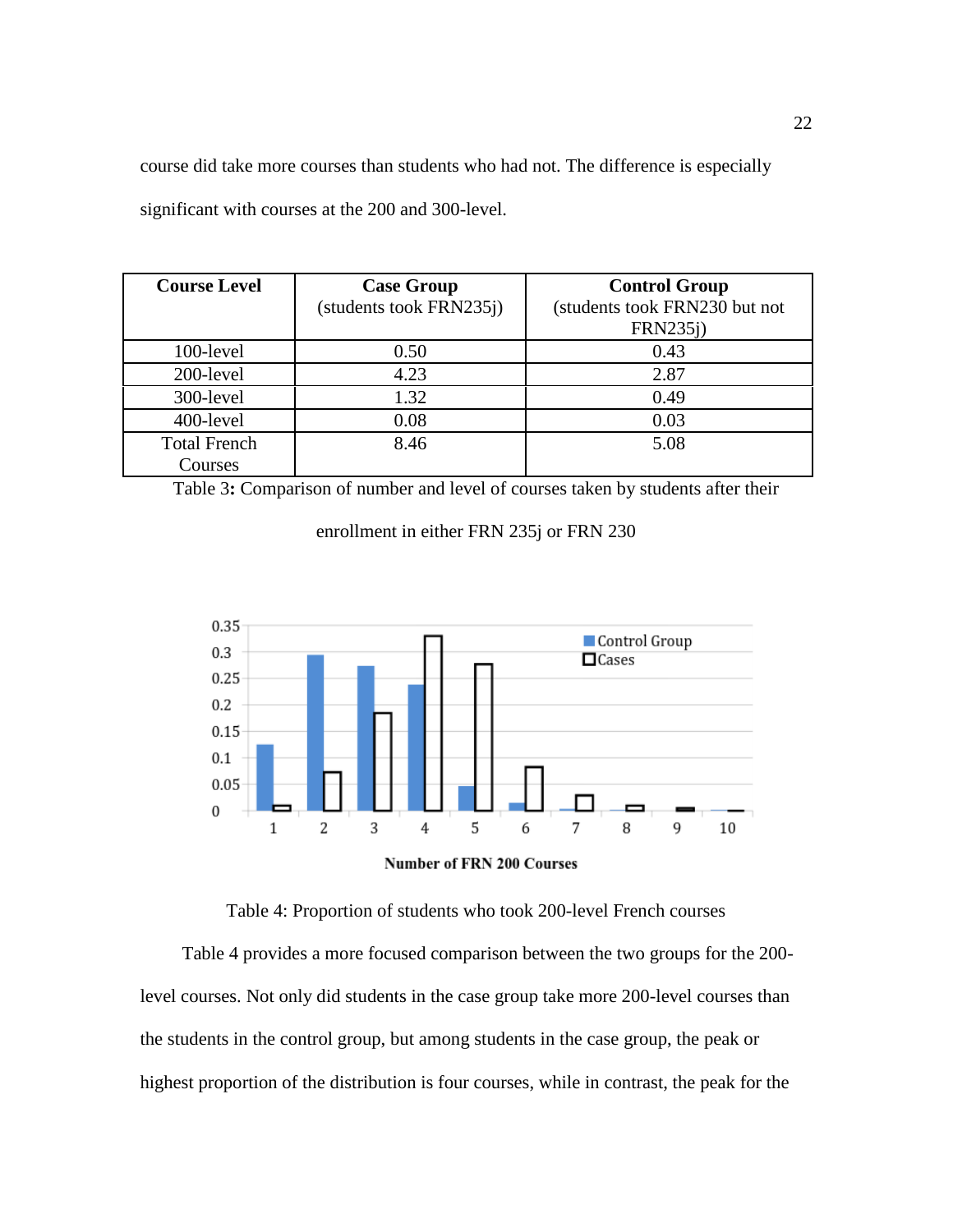control group is only two courses. Furthermore, the number of courses that students in the control group took declines rapidly after four courses. Only 4% of students enrolled in five courses in the control group whereas 28% of the case group enrolled in five courses. This significant difference implies strongly that students taking the short-term immersion course are much more committed French students.

#### **Conclusions**

More than twenty years after first offering the course in January 1994, the materials and design of the course continue to serve our students. Over the years we have changed and updated the readings, selected recent films, created new role-plays, made more use of the wealth of material accessible on the internet, and included new activities, but always with the same pedagogical goals in mind. Importantly, since 1994, research in the field of pragmatics and studies comparing student learning outcomes in study abroad programs with domestic immersion programs support and confirm the approach based on pragmatics and communicative competence that we took in designing this intensive immersion course. Our own research, presented here, corroborates the findings of others. An at-home immersion experience is definitely beneficial to learners. The immersion model allows for role-plays that become extended global simulation in which students learn pragmatic norms, struggle with linguistic skills, confront various discursive strategies, become aware of different socio-cultural environments, and begin to juggle multiple literacies. Our data suggests that the condensed time period creates a framework for more intense and continuous engagement, crucial for the acquisition of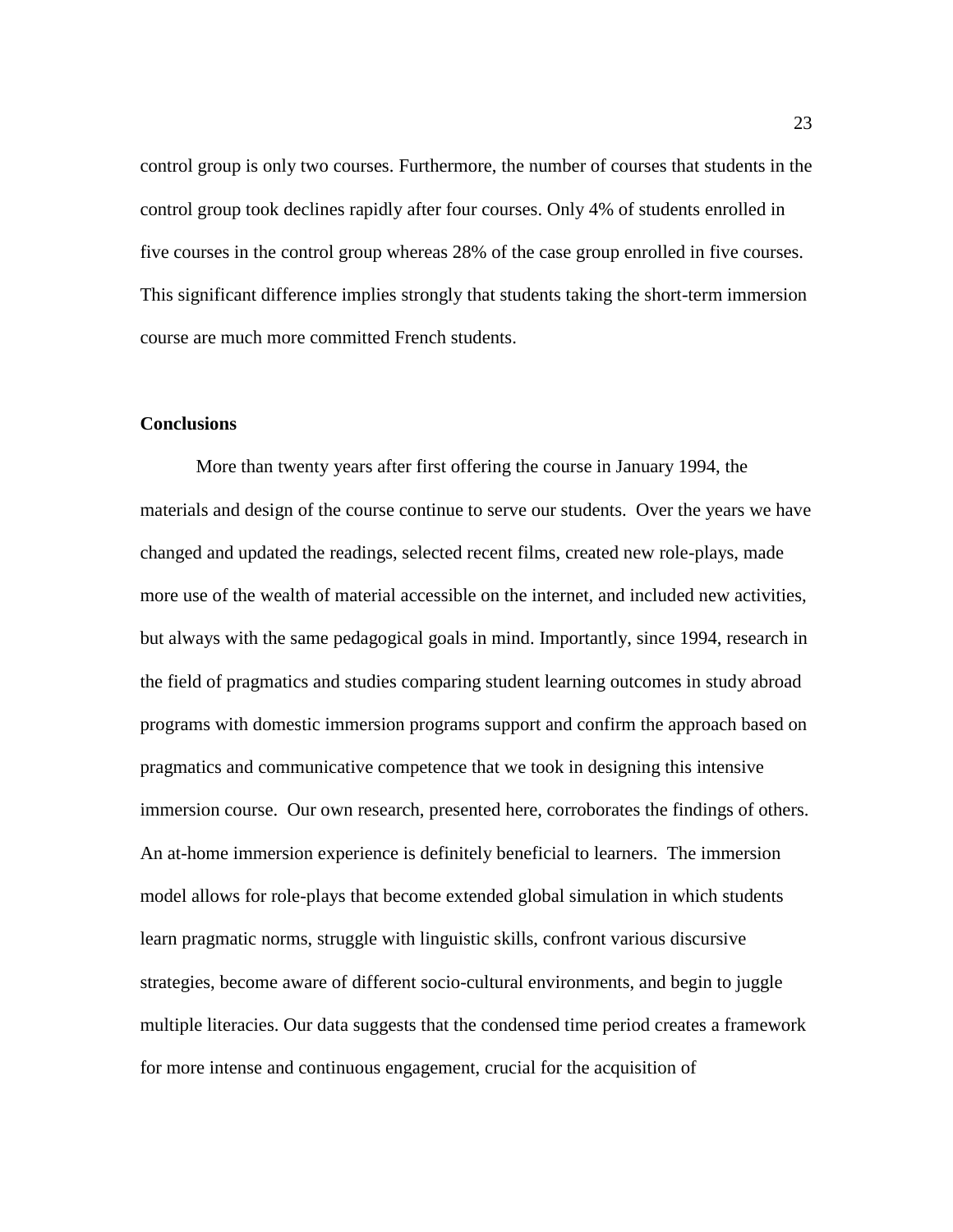communicative competence. Just as important, such a program is also a great strategy for departments of French studies to retain, motivate, and engage students. The initial goal of this study--to encourage students at the intermediate level to reenergize and pursue their study of a foreign language and understanding in greater depth and nuance of another culture--continues to be as urgent<sup>13</sup>.

#### **Notes**

<sup>1</sup> See Margaret E. Malone, Benjamin Rifkin, Donna Christian and Dora E. Johnson, "Attaining High Levels of Proficiency: Challenges for Language Education in the United States," paper delivered at the Conference on Global Challenges and U.S Higher Education at Duke University, 2003. The authors argue that the way second language teaching is delivered in the majority of US schools and universities makes it difficult for students to experience the necessary contact hours to reach advanced and superior levels of competence. They offer an array of solutions, such as early immersion programs, study abroad as well as intensive immersion programs at home.

<sup>2</sup> The results of spending a summer in an immersion program at Middlebury are well known, though other than anecdotal testimonies, S. Freeman's 1975 history of the program, and Spielman and Radnofsky 's more recent article of 2001 on learning a language under tension, there is little research on the benefits of Middlebury's programs.

 $3$  The intensive seven-week summer program had an average of three to four hours a day of formal classroom study (17.5 hours, weekly average) and numerous learning activities outside of the classroom such as participation on a soccer team and a choir, painting classes, musical performances, films, cabaret as well as trips, parties and cultural events. The twelve students had to sign a "French only" language pledge.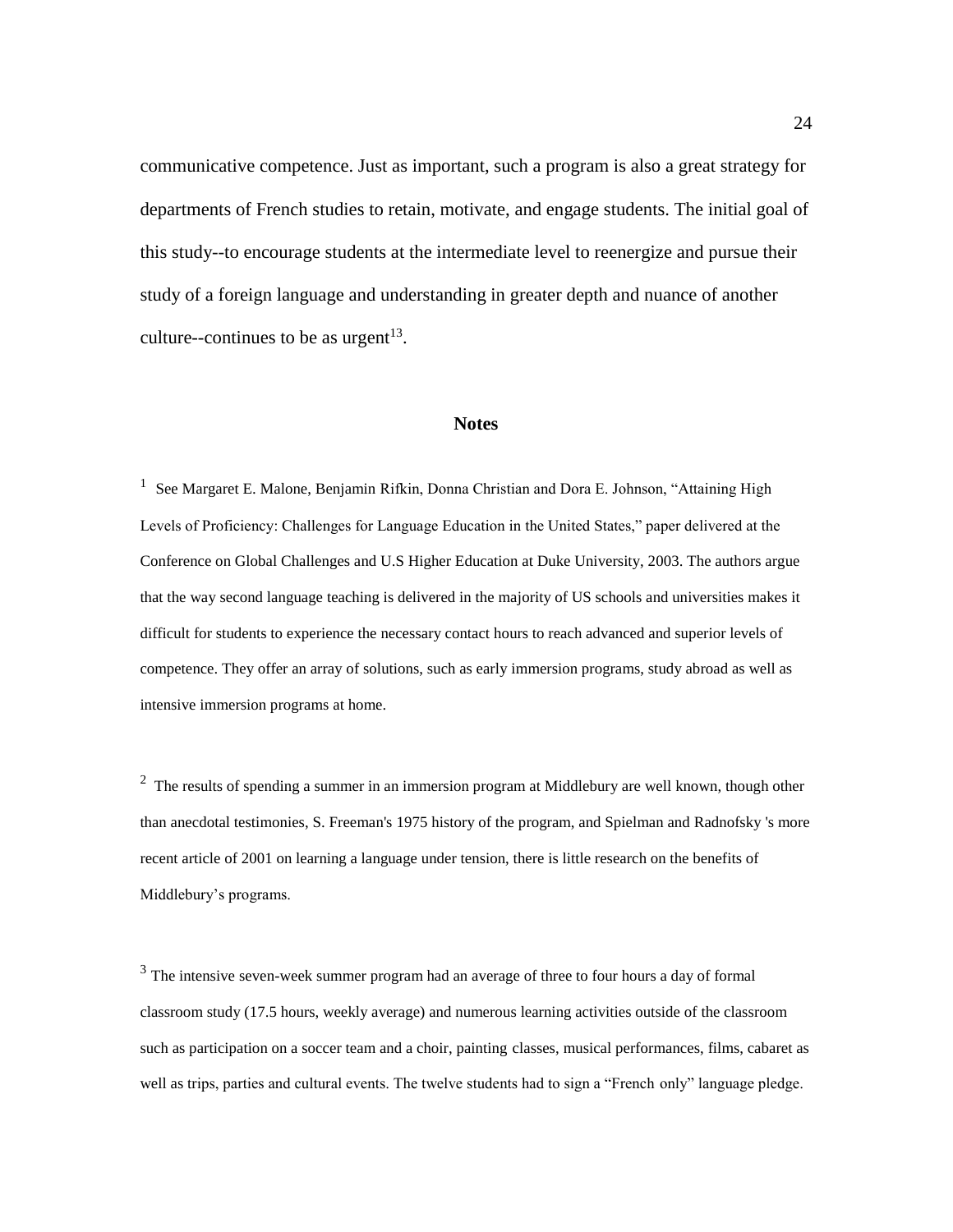In the semester study abroad program in Paris, eight students were enrolled in a twelve-week course of instruction, spending from two to five hours per day in classes (16.4 hours, weekly average). Students with stronger skills were able to take classes at French institutes and universities.

 $4$  The total hours students spend thus comes to between 141 and 156 hours. This number compares to the 156 hours per semester spent in a regular 13-week course (meeting 3 hours a weeks, with an expected 3 hours of preparation for each hour of class).

<sup>5</sup> The excellent interactive computer/video program, *A la rencontre de Philippe*, developed by Gilberte Furstenberg in 1992 at MIT with funds from the Annenberg Foundation served as inspiration for our own programs, but the hardware necessary for *A la rencontre de Philippe* (computer, monitor and laser disc player) made it prohibitively expensive. Unfortunately a CD-ROM version reissued in 2006 through Clé International soon became outdated. For a detailed description of how the interactive features of the story and program worked, see Eugene F. Gray, "Interactive Language Learning: "A la rencontre de Philippe," *The French Review*, Vo. 65, No. 3 (Feb. 1992): 499-507.

 $<sup>6</sup>$  A generous grant from the Mellon Foundation funded the development of the materials and the technical</sup> support of Joanne Cannon.

 $<sup>7</sup>$  Rohmer's films offer ideal material for second language learning in that the conversations they consist of,</sup> though scripted, present enough spontaneity and genuine aspects of live conversation to serve as models for students. Moreover, the actors articulate their lines clearly at a pace that is both authentic yet slow enough for a non-native speaker to follow and Rohmer's camera lingers on the actor's facial expressions and gestures, allowing for careful analysis of gestural as well as verbal communication. In 1997 Laurette Barboni, Jean-Louis Maladain, Paola Nobili, and Anne Vicher published a set of excellent exercises,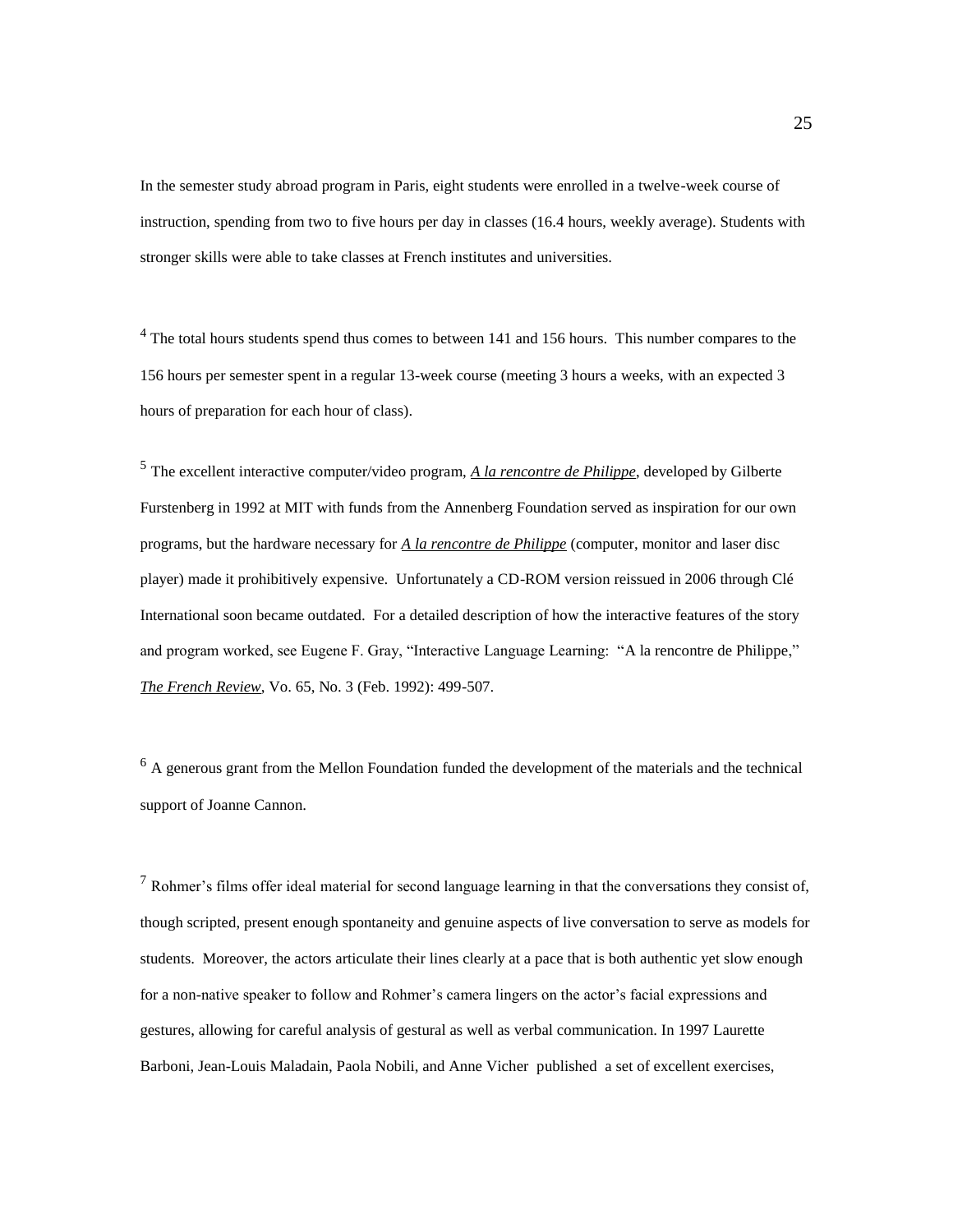*L'Image et la parole des 4 aventures de Reinette et Mirabelle* (Didier), based on one of Rohmer's films. Unfortunately, it's now out of print.

8 In addition to Eric Rohmer's *L'ami de mon amie*, we have used Truffaut's, *L'Argent de poche* and *Au revoir, les enfants,* Cédric Klapish *L'Auberge espagnole,* Laurent Cantet *Entre les murs,* Julie Gavras *C'est la faute à Fidel,* Abdellatif Kechiche *L'Esquive,* Philippe Falardeau *Monsieur Lahzare,* Bernard Tavernier's *Ça commence aujourd'hui*, to name a few.

 $9<sup>9</sup>$  This particular role-play and the final one were inspired by and adapted from "Le Loto" and "L'autoroute," from Jeanine Bruchet, *À mon avis: entraînement à l'expression orale: jeux de rôles*.

 $10$  From 1994 to 2011 the course was taught sixteen times and evaluations collected thirteen times. The student evaluations were administered on the last day of class by the instructor and were as anonymous as possible given the context.

 $11$  Because end-of-course evaluations were not formally administered by the institution for January interterm courses until 2016, the evaluations we administered were the only data we had for 13 years to assess student feedback.

 $12$  FRN 230, the basis of the French major and the first course after the grammar and language sequence, served as the control group. Students enrolled in FRN 235j are required to have taken it.

<sup>13</sup> We warmly thank Christianne Beasley, our student assistant who compiled the 13 years of evaluations and presented the data into readable charts; and Chi Gao, Jina Hua Lin and Ruobin Zhang, who undertook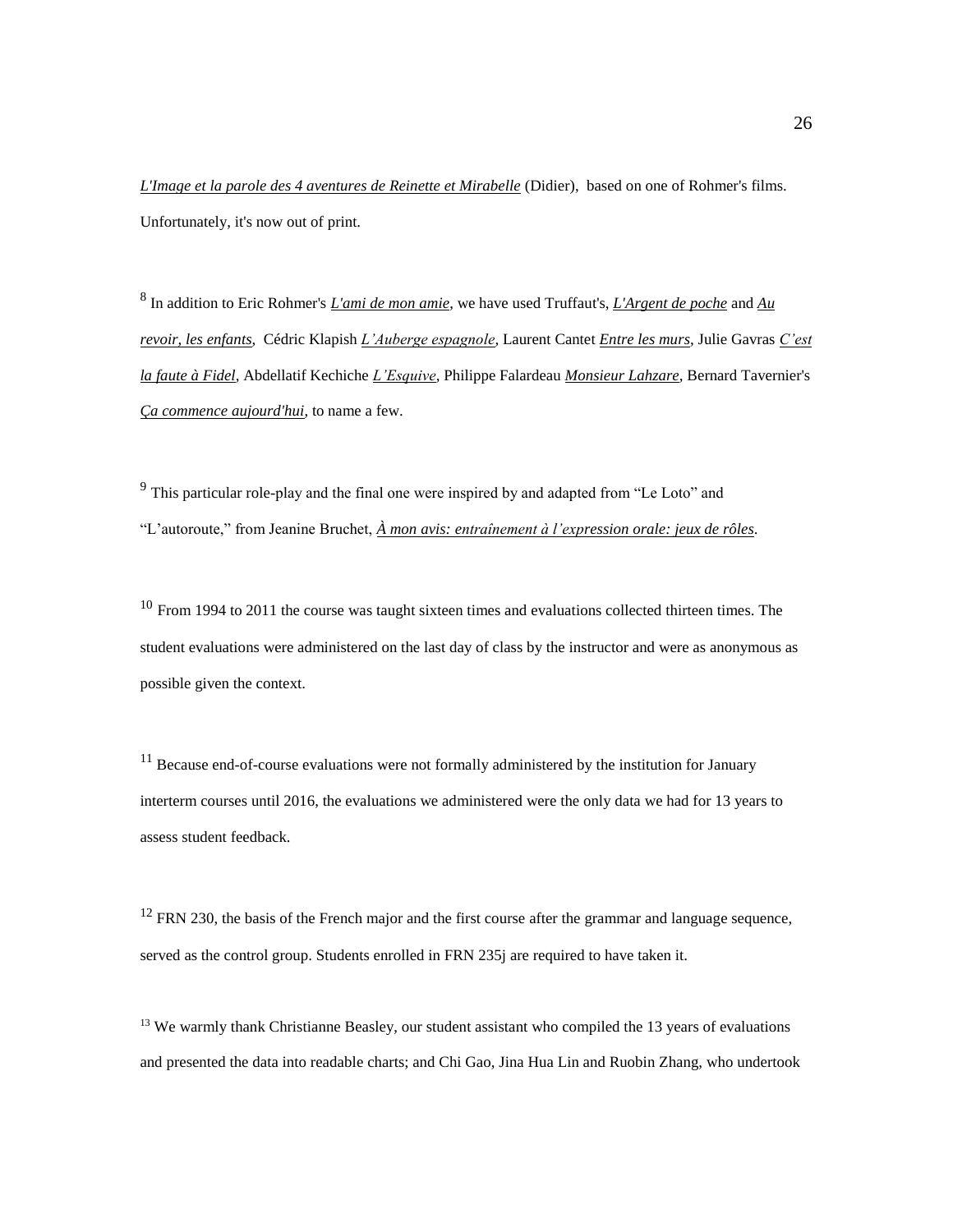the comparative analysis of the 1134 students who enrolled in an equivalent, regular semester-long, intermediate-level French course with the 206 students who enrolled in the three-week intensive immersion course as part of their special studies in Statistical Consulting.

## **Works Cited**

Barboni,Laurette, Maladin, Jean-Louis, Nobili, Paolo, and Vicher, Anne Vicher. *L'Image et la parole des 4 aventures de Reinette et Mirabelle.* Didier, 1997.

Bruchet, Jeanine. *À mon avis: entraînement à l'expression orale: jeux de rôles.* Librairie Larousse, 1987.

Council of Europe. *Common European Framework of Reference for Languages: Learning, Teaching, Assessment*. (2001) [https://www.coe.int/t/dg4/linguistic/Source/Framework\\_EN.pdf](https://www.coe.int/t/dg4/linguistic/Source/Framework_EN.pdf) Last retrieved on August 1st, 2016.

Cowles, Maria Antonia, and Wiedemann, Lyris. "The Impact of Target-Country versus Home-Country Immersion Programs on Foreign Language Learners of Portuguese," *Connections*: *A Journal for Foreign Language Educators*, South West Conference on Language Teaching (SWCOLT). Vol. 2 (2008): 1-15.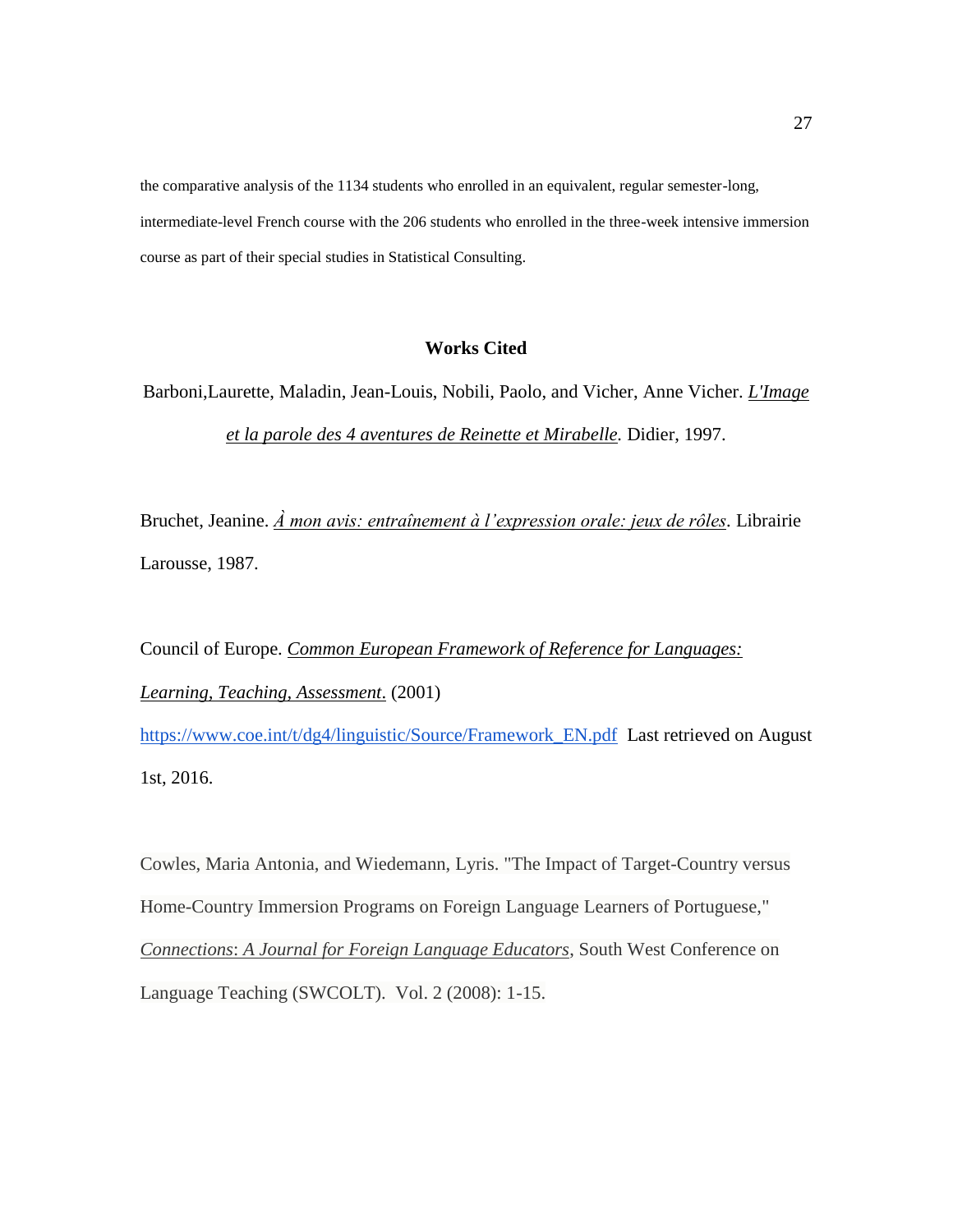Crystal, David (Ed.). *The Cambridge Encyclopedia of Language* (2n ed.), New York: Cambridge University Press, 1997.

Freed, Barbara, Segalowitz, Norman and Dewey, Dan. "Context of learning and second language fluency in French. Comparing regular classroom, study abroad, and intensive domestic immersion programs." *Studies in Second Language Acquisition* 26.2 (2004): 275-301.

Freeman, Stephen A. *The Middlebury College Foreign Language Schools, 1915-1970 The Story of a Unique Idea.* Middlebury, VT: Middlebury College Press,1975.

Gray, Eugene. "Interactive Language Learning: "A la rencontre de Philippe." *The French Review* 65.3 (1992): 499-507.

Kiskin-Gasparro, Judith. "The ACTFL Proficiency Guidelines and the Oral Proficiency Interview: A Brief History and Analysis of Their Survival." *Foreign Language Annals* 36.4 (2003): 483-490.

Leblanc, Marie Cecile. "Do Students Really Learn a Foreign Language Through Roleplaying", *Academic Exchange* 5.3 (2001): 27-34.